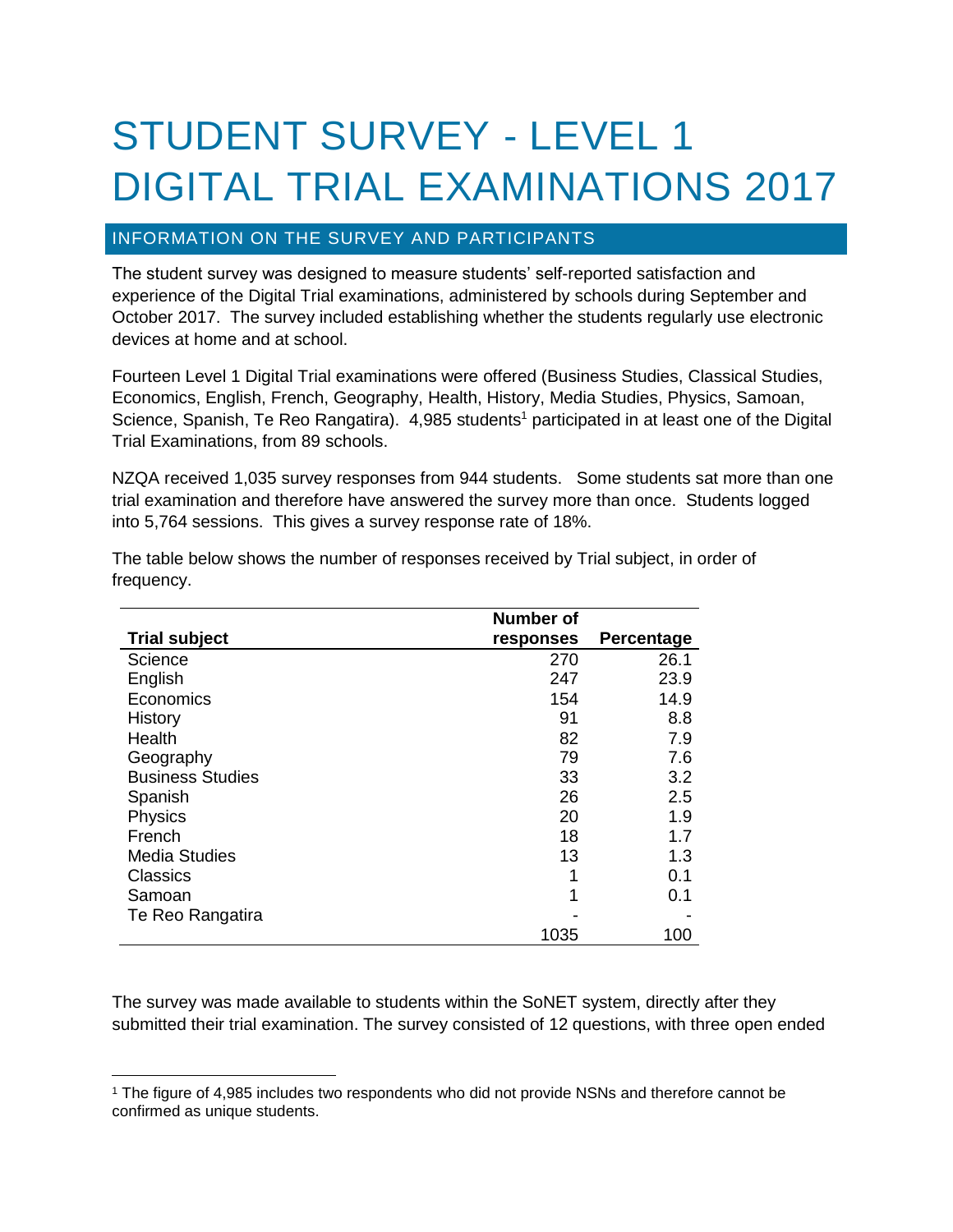questions. See Appendix 1 for a list of the survey questions. The survey was designed to take approximately 5 minutes to complete. Not all the students answered all the questions in the survey. See Appendix 2 for summary tables of responses to the closed-ended questions.

# 2016 COMPARISON

Only 10 trials were offered in 2016 compared with 14 in 2017. 4,086 students participated in trials in 2016, compared with 4,985 in 2017.

The 2016 student survey was longer, and included more open-ended questions

Only 663 students responded to the survey in 2016 – a response rate of 16%. In 2017, the response rate improved to 18% with 1,035 responses received.

# MAIN FINDINGS

### OVERALL SATISFACTION

Respondents were positive about completing a Digital Trial examination, with 80% (755 of 939) agreeing or strongly agreeing it was a positive experience. Levels of satisfaction were higher than for the 2016 trials when only 64% felt it was a positive experience.<sup>2</sup>

Responses were analysed separately by Digital Trial subject to determine whether there were any differences in satisfaction levels depending on the type of subject being examined digitally. Responses are presented in the table below for those subjects where more than 20 responses were received. For the purpose of the analysis, Spanish and French are presented together. Those respondents who completed the Health trial were the most positive, with 95% agreeing or strongly agreeing that completing a Digital Trial examination was a positive experience. Those completing the Science and Economics trials were the least positive, at 72% and 71% respectively.

|                               | <b>Science</b> | <b>English</b> | <b>Economics</b> | <b>History</b> | <b>Health</b> | Geography | <b>Business</b><br><b>Studies</b> | <b>Spanish</b><br>and<br><b>French</b> |
|-------------------------------|----------------|----------------|------------------|----------------|---------------|-----------|-----------------------------------|----------------------------------------|
| Strongly<br>Agree/Agree       | 72%<br>(174)   | 89%<br>(204)   | 71% (105)        | 77%<br>(64)    | 95%<br>(73)   | 81% (53)  | 73% (21)                          | 88%<br>(35)                            |
| Strongly<br>Disagree/Disagree | 28%<br>(66)    | 11%<br>(25)    | 29% (42)         | 23%(19)        | 5% (4)        | 19% (12)  | $27\%$ (8)                        | $12\%$ (5)                             |

 $\overline{a}$ <sup>2</sup> There were some technical and software issues in 2016 that have since been addressed.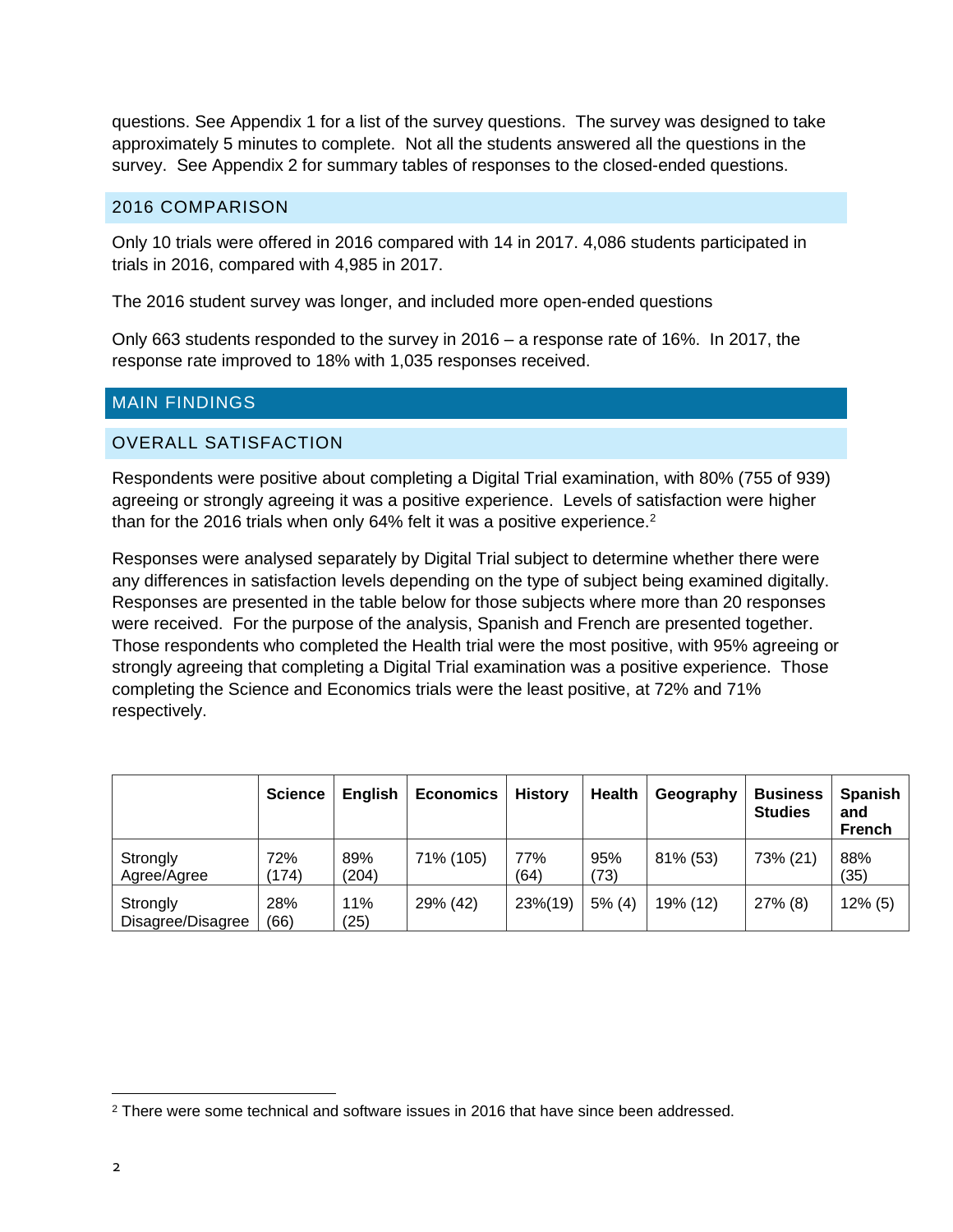Responses were mixed when students were asked whether they preferred completing the examination digitally or on paper, with 61% (576 of 941) agreeing or strongly agreeing that digital was preferable, and 39% (365 of 941) disagreeing or strongly disagreeing<sup>3</sup>

Again, responses were analysed separately by Digital Trial subject to determine whether there were any differences depending on the examination the respondents completed digitally. Responses are presented in the table below for those subjects where more than 20 responses were received. For the purposes of the analysis, Spanish and French are presented together. There are clear differences by subject. For Science and Economics, 43% and 44% of respondents respectively agreed or strongly agreed that they preferred completing the examination digitally. In contrast, for Health it was 81%, for English 79%, and for Spanish and French, 78%.

|                               | <b>Science</b> | <b>Economics</b> | <b>English</b> | Geography | <b>Health</b> | <b>History</b> | <b>Business</b><br><b>Studies</b> | <b>Spanish</b><br>and<br><b>French</b> |
|-------------------------------|----------------|------------------|----------------|-----------|---------------|----------------|-----------------------------------|----------------------------------------|
| Strongly<br>Agree/Agree       | 43%<br>(103)   | 44% (64)         | 79%<br>(182)   | 58% (38)  | 81%<br>(62)   | 64%<br>(53)    | 69% (20)                          | 78%<br>(32)                            |
| Strongly<br>Disagree/Disagree | 57%<br>(138)   | 56% (81)         | 21%<br>(48)    | 42% (27)  | 19%<br>(15)   | 36%<br>(30)    | $31\%$ (9)                        | 22% (9)                                |

Respondents were asked what they liked most about completing the Digital Trial examination and what they disliked most. The answers were free text. Key themes and selected representative quotes are presented by Digital Trial subject in the table below. The responses show some differences depending on the Digital Trial subject examined. Responses for subjects requiring essay type answers, e.g. English, History, Classics, Business Studies and Language subjects, e.g. French and Spanish, were more positive than responses for subjects where graphs and formulas had to be created, e.g. Geography, Economics, Science and Physics.

| <b>Trial</b><br>subject | <b>Key themes</b>                                | Quotes                                                                                                                                                |
|-------------------------|--------------------------------------------------|-------------------------------------------------------------------------------------------------------------------------------------------------------|
| <b>Business</b>         | Likes                                            | <b>Likes</b>                                                                                                                                          |
|                         | <b>Studies</b><br>Being able to type<br>and edit | I liked that i could edit my answer if i had realised i<br>needed to add or change anything and i didn't have to                                      |
|                         | Faster than hand<br>writing                      | scribble it out. I also liked that because i use a laptop<br>quite often i can type quite fast and my hand doesn't<br>get sore like it would writing. |
|                         | Exam layout                                      | Quick and easy to type. Information was set out easily.                                                                                               |
|                         | <b>Dislikes</b>                                  | Easy to use resources instead of having to look over<br>pages, Easy to access                                                                         |

 $\overline{a}$ <sup>3</sup> This was not a question in the 2016 survey.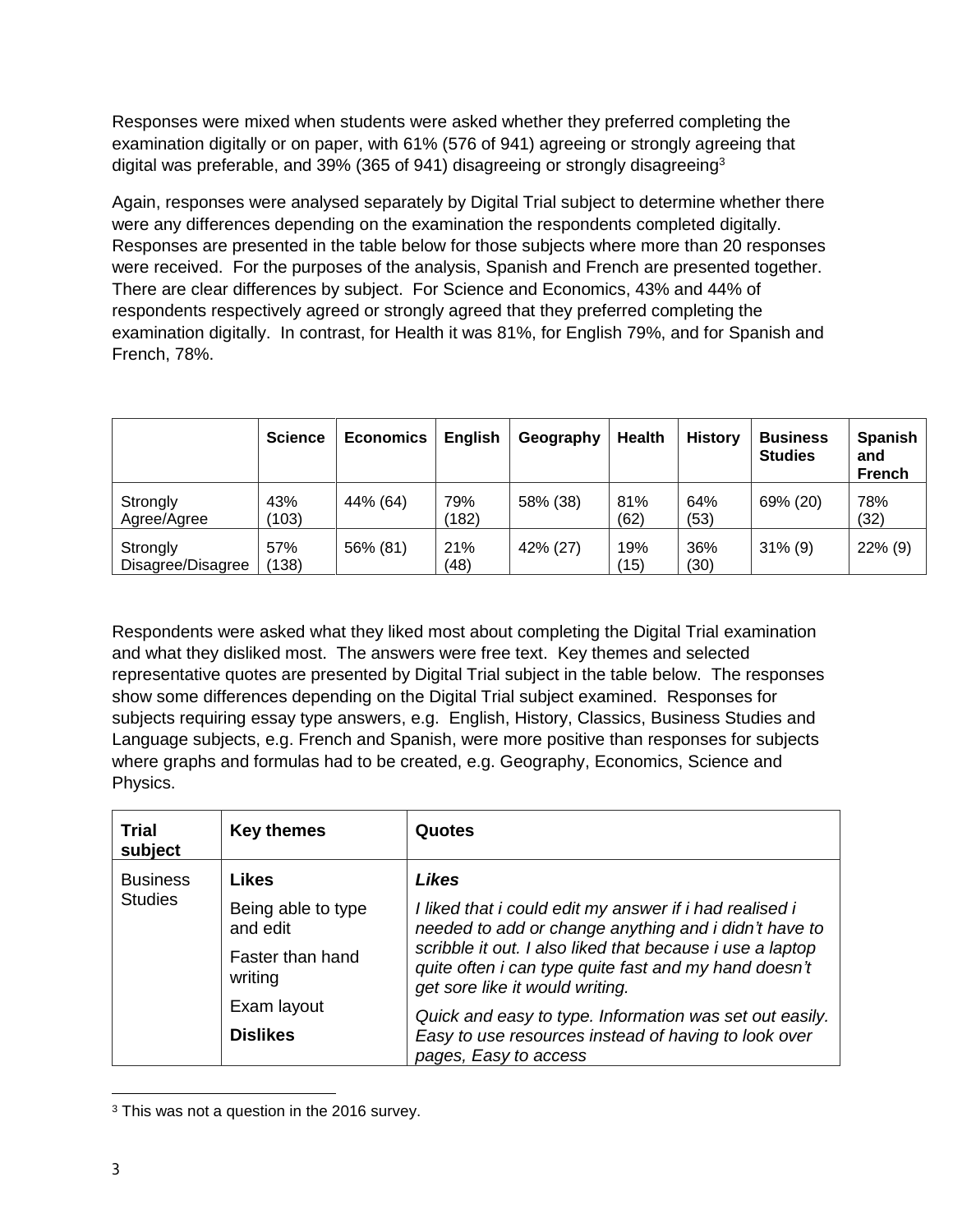| Trial<br>subject | <b>Key themes</b>           | Quotes                                                                                                                                                                                                                                      |
|------------------|-----------------------------|---------------------------------------------------------------------------------------------------------------------------------------------------------------------------------------------------------------------------------------------|
|                  | Video didn't work           | <b>Dislikes</b>                                                                                                                                                                                                                             |
|                  | Video not relevant          | The video did not work and i feel that because of that i<br>was unable to complete the exam to the best of my<br>ability                                                                                                                    |
|                  |                             | <i>i</i> dislike the video that was put at the end of the exam.<br>it was hardly even relevant to the exam itself it just had<br>what you could put into words i just find it unnecessary<br>and that's probably the only thing i disliked. |
| Classical        | <b>Likes</b>                | <b>Likes</b>                                                                                                                                                                                                                                |
| <b>Studies</b>   | Being able to type          | <i>i</i> wont have to worry at how ugly my hand writing is                                                                                                                                                                                  |
|                  |                             | <b>Dislikes</b>                                                                                                                                                                                                                             |
|                  | <b>Dislikes:</b>            | its more stressful than writing like writing it more than                                                                                                                                                                                   |
|                  | <b>Typing</b>               | tying it I can see what I'm writing more and can see<br>the mistakes I do more kind of.                                                                                                                                                     |
| Economics        | <b>Likes</b>                | <b>Likes</b>                                                                                                                                                                                                                                |
|                  | Being able to type          | I like that typing is faster than handwriting in most                                                                                                                                                                                       |
|                  | and edit                    | occasions. I like it being digital in the sense that you<br>can edit things you have done and easily go back and                                                                                                                            |
|                  | Faster than hand<br>writing | add information while keeping your answer organised<br>and easy to read.                                                                                                                                                                    |
|                  | Graphing tools              | It tells you the time you have left to go and also                                                                                                                                                                                          |
|                  |                             | informs you about the standard you have<br>completed/haven't finished/are no right now by                                                                                                                                                   |
|                  | <b>Dislikes</b>             | showing green/orange/blue.                                                                                                                                                                                                                  |
|                  | Noisy keyboards             | The graphing tools were efficient and not complicated                                                                                                                                                                                       |
|                  | Graphing tool               | at all. Faster to write worded answers as I find typing is<br>usually less time consuming than writing by hand. The                                                                                                                         |
|                  | Scroll bar                  | exam was well set out and was not confusing or                                                                                                                                                                                              |
|                  | Possibility of cheating     | unclear.                                                                                                                                                                                                                                    |
|                  | Video                       | <b>Dislikes</b>                                                                                                                                                                                                                             |
|                  |                             | We did it in a school computer room and the<br>keyboards are really loud so it was distracting                                                                                                                                              |
|                  |                             | For the economics exam, we had to draw graphs using<br>the online software which was difficult to use and there<br>were no instructions how to use it.                                                                                      |
|                  |                             | the graphing system is very hard to use. maybe if the<br>scale was already given it would make it a lot easier. I<br>was unable to crease different types of line and/or                                                                    |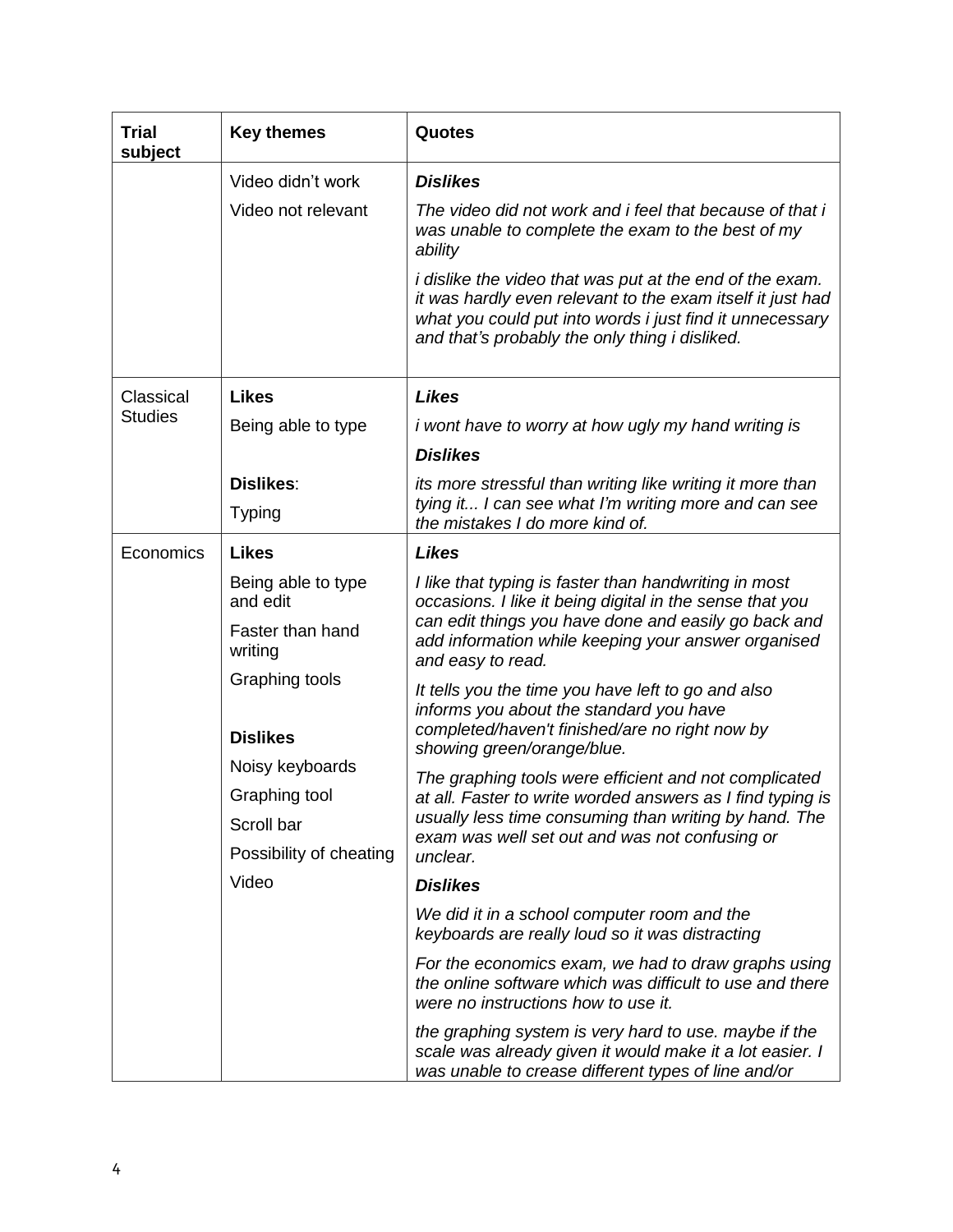| Trial<br>subject | <b>Key themes</b>                     | <b>Quotes</b>                                                                                                                                                                                         |
|------------------|---------------------------------------|-------------------------------------------------------------------------------------------------------------------------------------------------------------------------------------------------------|
|                  |                                       | arrows and could only make a solid black line. It was<br>quite hard to plot the points accurately.                                                                                                    |
|                  |                                       | the separate scroll bar for the graph is complicated to<br>navigate                                                                                                                                   |
|                  |                                       | The Graphs were really touchy. I suggest adding a dot<br>tool so you can place the dots first and then run the<br>lines through them                                                                  |
|                  |                                       | having to fill in the graphs. was so fiddly!!! and took<br>ages                                                                                                                                       |
|                  |                                       | The graphs were timely and a bit difficult to work as it<br>involved a lot of clicking and dragging. I also disliked<br>the video as I found it hard to understand and it wasn't<br>very informative. |
|                  |                                       | I disliked mostly the worry that others behind me could<br>see me screen.                                                                                                                             |
| English          | Likes:                                | <b>Likes</b>                                                                                                                                                                                          |
|                  | Being able to type<br>and edit        | I liked doing the exam digitally because we're able to<br>use modern day technology to assess and I find that<br>really cool.                                                                         |
|                  | Faster than hand<br>writing           | The ease of being able to copy and paste, move                                                                                                                                                        |
|                  | Clock timer, word<br>count, and spell | sentences around and change my answers without<br>having to cross it all out                                                                                                                          |
|                  | check                                 | My handwriting is rather shoddy and being able to type<br>allowed me to clearly and rapidly convey my ideas in a                                                                                      |
|                  | <b>Dislikes</b><br>No dislikes        | much more concise and easy manner compared to<br>doing it by hand which is much slower and messy                                                                                                      |
|                  | Possibility of cheating               | I liked how little was on the screen so it didn't                                                                                                                                                     |
|                  | Network and device<br>errors          | overwhelm me when I was doing my work, I also liked<br>the little clock constantly in the corner to tell me how<br>much time I had left                                                               |
|                  | Not able to plan on                   | <b>Dislikes</b>                                                                                                                                                                                       |
|                  | paper<br>Sore eyes                    | I feel it would be very easy for people to cheat and that                                                                                                                                             |
|                  | Possibility of losing<br>your work    | make it unfair<br>It was stuck on Loading for 6 minutes, I eventually                                                                                                                                 |
|                  |                                       | refreshed and it worked.                                                                                                                                                                              |
|                  |                                       | The planning boxes need to be taken out or improved.<br>Just give us paper planning sheets.                                                                                                           |
|                  |                                       | It is quite difficult staring at a computer screen for 3<br>hours, but is so much easier to complete to a high<br>standard                                                                            |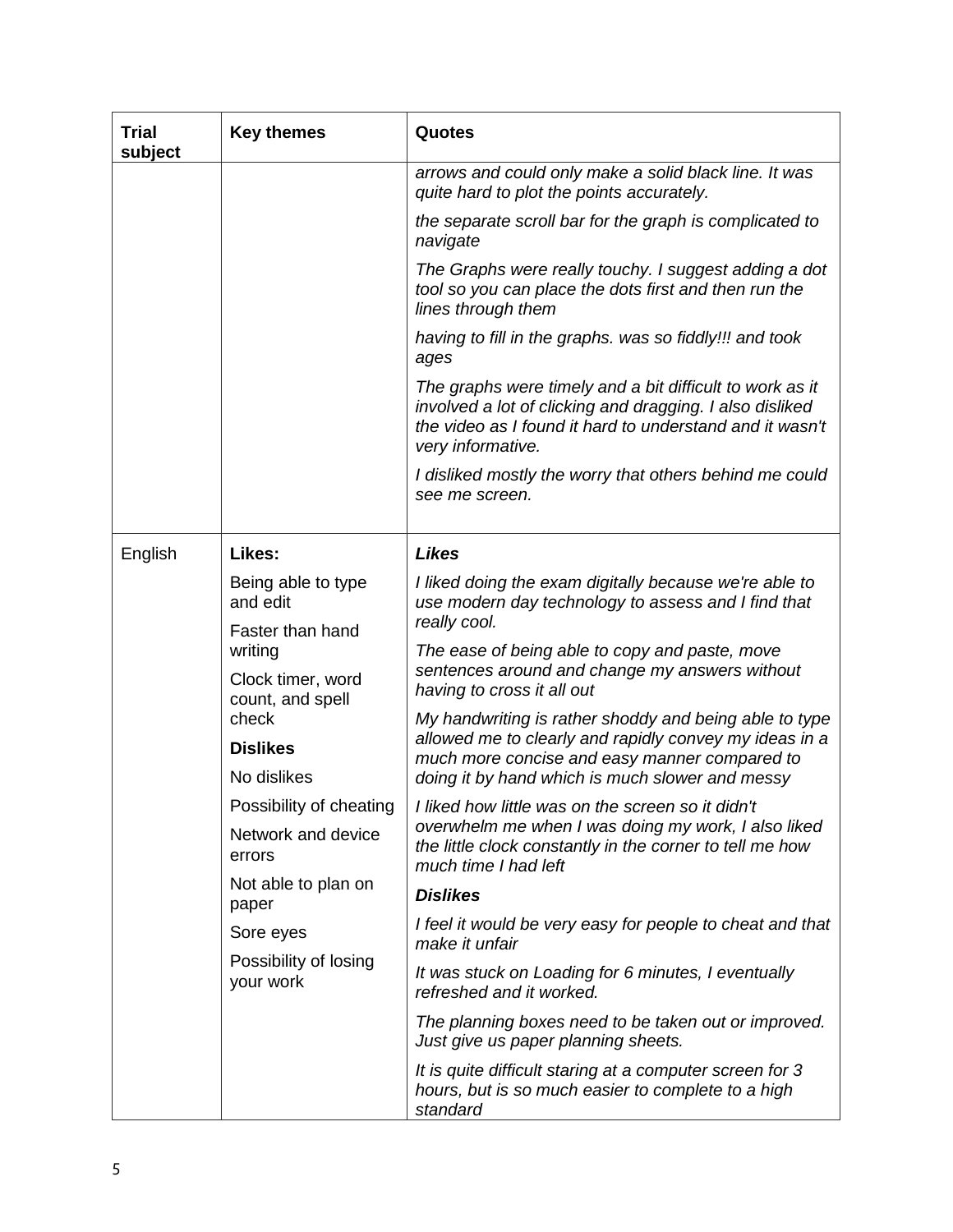| <b>Trial</b><br>subject | <b>Key themes</b>                                            | Quotes                                                                                                                                                                                                                                                                                                                                                                          |
|-------------------------|--------------------------------------------------------------|---------------------------------------------------------------------------------------------------------------------------------------------------------------------------------------------------------------------------------------------------------------------------------------------------------------------------------------------------------------------------------|
|                         |                                                              | I lost connection as I finished my essay and once i<br>logged in most of my essay was deleted.                                                                                                                                                                                                                                                                                  |
|                         |                                                              | My computer had a network error, i'm not sure if it was<br>the computer's or NZQA's fault, but I had to switch<br>computer mid exam and relog in, which did effect my<br>trail of thought. Luckily I was ahead of the timer and<br>did not fail to complete my exam. But, had I been<br>behind the timer it would have been a big setback for<br>me to have to change computer. |
| French                  | Likes:                                                       | <b>Likes</b>                                                                                                                                                                                                                                                                                                                                                                    |
|                         | Audio controlled by<br>student                               | Being able to hear the listening texts as many times as<br>I liked                                                                                                                                                                                                                                                                                                              |
|                         | Being able to type<br>and edit<br><b>Dislikes</b>            | The audio was very clear and easy to follow, also that<br>it had a pause button and you could rewind it to<br>wherever you wanted it.                                                                                                                                                                                                                                           |
|                         | Notes system                                                 | <b>Dislikes</b>                                                                                                                                                                                                                                                                                                                                                                 |
|                         | Headphones                                                   | The possibility for limitations to one's work because of<br>the type of device used, poor quality headphones or<br>bad and slow typing.                                                                                                                                                                                                                                         |
|                         |                                                              | I would've liked a better notes system because when i<br>had got to the bottom of the box the audio recording<br>was too high so when i typed while listening the page<br>kept jumping up and back down.                                                                                                                                                                        |
| Geography               | <b>Likes</b>                                                 | <b>Likes</b>                                                                                                                                                                                                                                                                                                                                                                    |
|                         | Being able to type<br>and edit                               | You are able to change and edit answers a lot easier.<br>The ability to easily go back and add information, or                                                                                                                                                                                                                                                                  |
|                         | Faster than hand<br>writing                                  | change information was great for a scatterbrain like<br>me.                                                                                                                                                                                                                                                                                                                     |
|                         | <b>Dislikes</b>                                              | <b>Dislikes</b>                                                                                                                                                                                                                                                                                                                                                                 |
|                         | Inability to draw<br>supporting diagrams<br>to explain ideas | <i>i</i> was not able to draw any supporting diagrams for my<br>answers, so i had to do that on a hard copy. this was<br>impractical and took longer than required to do so then<br>on the computer                                                                                                                                                                             |
|                         | Scrolling<br>Slow typing                                     | On the drag and drop precis map question i was<br>unable to move the symbols therefore leaving me<br>unable to answer the question                                                                                                                                                                                                                                              |
|                         |                                                              | Some things were a bit difficult to do on the computer<br>and scrolling up and down the page constantly to view<br>everything was very annoying.                                                                                                                                                                                                                                |
|                         |                                                              | Better to use original method for exams (books and<br>paper) because that is how we are taught in class.                                                                                                                                                                                                                                                                        |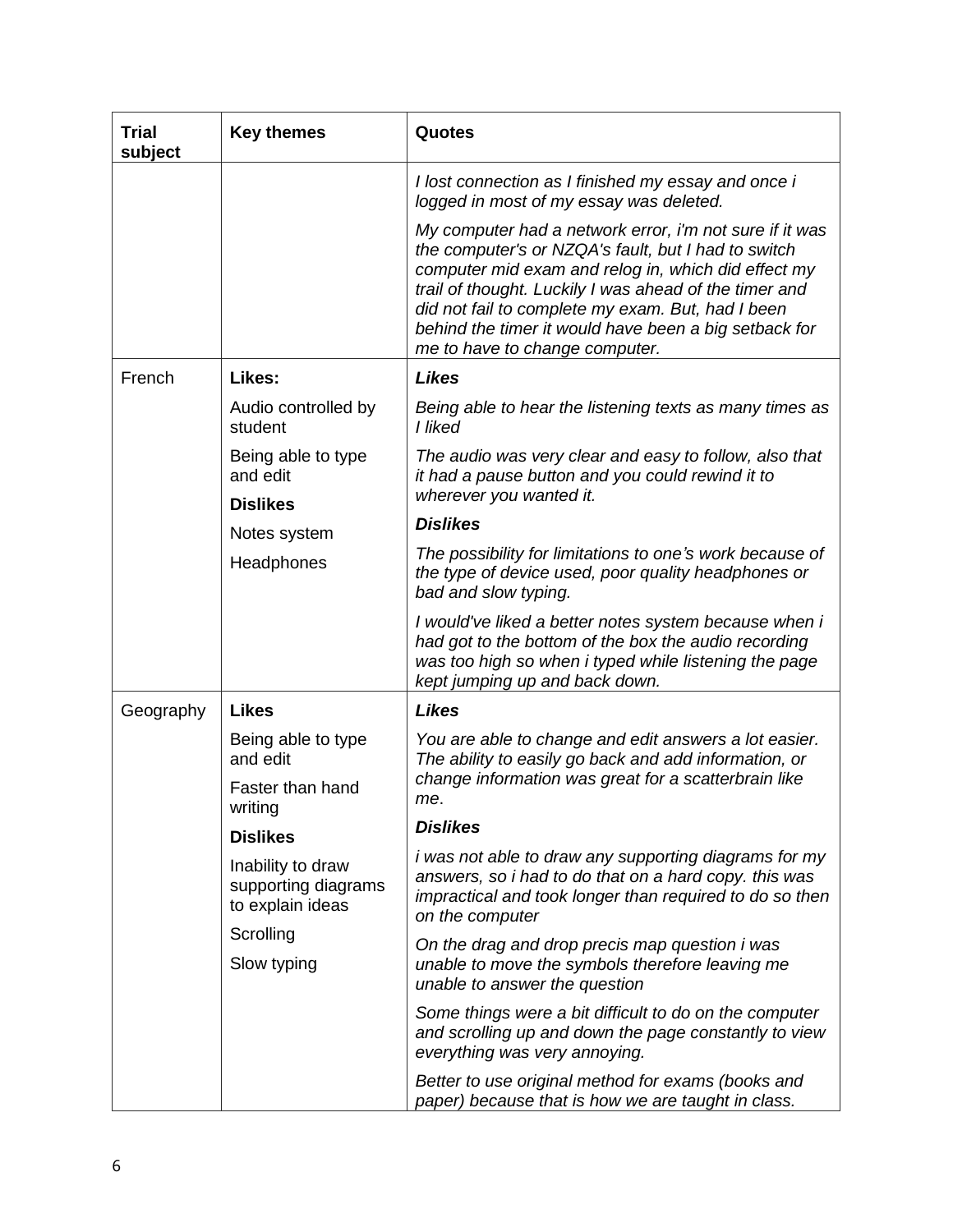| Trial<br>subject                                      | <b>Key themes</b>                                                                                                                                                                                           | Quotes                                                                                                                                                                                                                          |
|-------------------------------------------------------|-------------------------------------------------------------------------------------------------------------------------------------------------------------------------------------------------------------|---------------------------------------------------------------------------------------------------------------------------------------------------------------------------------------------------------------------------------|
|                                                       |                                                                                                                                                                                                             | I'm not as quick at typing as i am at writing by hand.<br>And also spelling mistakes                                                                                                                                            |
| Health                                                | <b>Likes</b>                                                                                                                                                                                                | <b>Likes</b>                                                                                                                                                                                                                    |
|                                                       | Exam layout                                                                                                                                                                                                 | it was set out nicely and easy to understand didn't                                                                                                                                                                             |
|                                                       | Being able to type<br>and edit                                                                                                                                                                              | have to flick back pages to look and reread scenarios<br>and ads                                                                                                                                                                |
|                                                       | Faster than hand<br>writing                                                                                                                                                                                 | <i>i</i> was able to answer faster, as <i>i</i> find it easier to type<br>than write. I was also able to easily organise my ideas.<br>and rearrange my answers when i changed my mind.                                          |
|                                                       | <b>Dislikes</b>                                                                                                                                                                                             | <b>Dislikes</b>                                                                                                                                                                                                                 |
|                                                       | No guidance as to<br>length of answers                                                                                                                                                                      | There was no lines to indicate if I wrote heaps or wrote<br>too little                                                                                                                                                          |
|                                                       | Loud typing noises                                                                                                                                                                                          | I disliked how the typing caused alot of noise and how                                                                                                                                                                          |
|                                                       | Possibility of cheating                                                                                                                                                                                     | there was alot of errors typed                                                                                                                                                                                                  |
|                                                       | Prefer pen and paper                                                                                                                                                                                        | I'd rather write things down as they are in my head and                                                                                                                                                                         |
|                                                       | Scrolling                                                                                                                                                                                                   | put pen to paper makes it much easier.                                                                                                                                                                                          |
|                                                       |                                                                                                                                                                                                             | Scrolling through the pages was touchy                                                                                                                                                                                          |
|                                                       | History<br><b>Likes</b><br>Being able to type<br>and edit                                                                                                                                                   | When writing essays you are free to add things<br>afterwards that you may have forgotten or to change<br>things as you please.                                                                                                  |
|                                                       | Faster than hand<br>writing                                                                                                                                                                                 | I found my hands weren't as sore and I didn't lose my<br>train of thought through having to take breaks to let my<br>hands rest and I was able to link my ideas better.                                                         |
|                                                       | Video and audio<br>resources                                                                                                                                                                                | the use of the computer and the audio/video files were<br>useful as they showed information that would be                                                                                                                       |
|                                                       | <b>Dislikes</b>                                                                                                                                                                                             | difficult to get in such an effective way otherwise.                                                                                                                                                                            |
|                                                       | Cannot highlight                                                                                                                                                                                            | <b>Dislikes</b>                                                                                                                                                                                                                 |
|                                                       | Loud typing noises                                                                                                                                                                                          | Unable to highlight any key points or ideas when                                                                                                                                                                                |
|                                                       | Possibility of cheating                                                                                                                                                                                     | reading Sources (history)                                                                                                                                                                                                       |
|                                                       | No scrap paper to<br>make notes                                                                                                                                                                             | The layout, the essays writing space was very small so<br>it was hard to scan and read everything. Also there is<br>spell check on the exams? That like having a                                                                |
| Limited number of<br>times video could be<br>watched. | dictionary in the real exams. I personally prefer writing<br>things, listening to everyone smash keyboards was<br>rather distracting. It extremely easy to cheat. Was<br>annoying to type not a fast typer. |                                                                                                                                                                                                                                 |
|                                                       |                                                                                                                                                                                                             | I wasn't able to use certain tactics or methods that<br>requires just pen and paper that helps me remember<br>certain patterns or things that I could use in my exam.<br>Some scrap paper or a notebook would be helpful for if |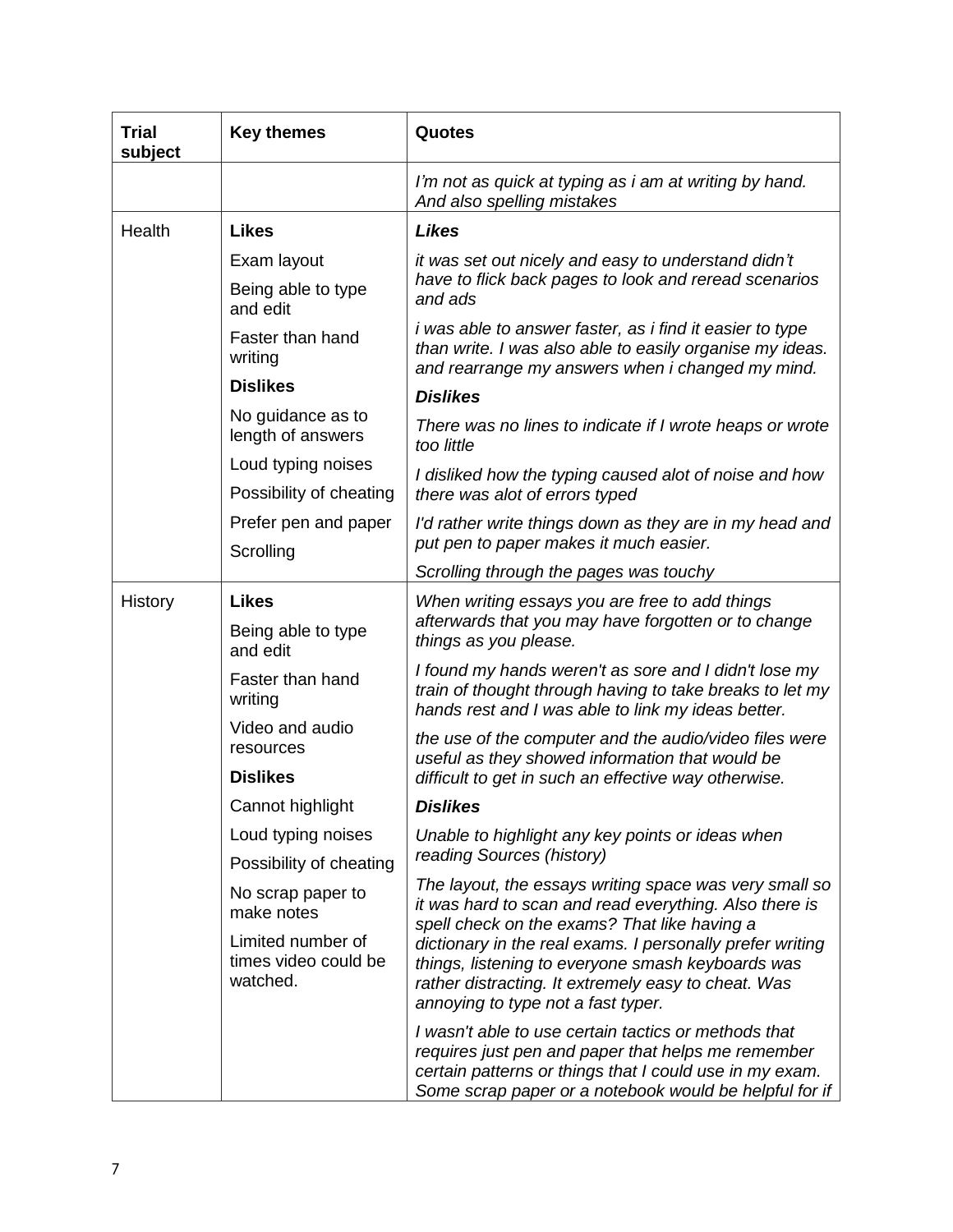| Trial<br>subject | <b>Key themes</b>                                                                | Quotes                                                                                                                                                                                                                                                                                                                                                                                                                                                                                                                                                                                                  |
|------------------|----------------------------------------------------------------------------------|---------------------------------------------------------------------------------------------------------------------------------------------------------------------------------------------------------------------------------------------------------------------------------------------------------------------------------------------------------------------------------------------------------------------------------------------------------------------------------------------------------------------------------------------------------------------------------------------------------|
|                  |                                                                                  | I needed to use other methods or techniques to help<br>me remember or figure out things i need to know.                                                                                                                                                                                                                                                                                                                                                                                                                                                                                                 |
|                  |                                                                                  | I didn't like the layout of the questions, or the limited<br>amount of runs for videos and sound clips. Also i found<br>it difficult to structure my questions and often wished<br>for a piece of paper to write my ideas out, and in the<br>end felt frustrated with the digital exam as I prefer to<br>write my answers out by hand in essay format to<br>typing, as it made my fingers start to cramp. times at<br>the top of the screen also made me feel like i had to<br>rush, and watching the times count down made me<br>feel anxious as i kept looking up to see how much time<br>I had left. |
| Media            | <b>Likes</b>                                                                     | <b>Likes</b>                                                                                                                                                                                                                                                                                                                                                                                                                                                                                                                                                                                            |
| <b>Studies</b>   | Being able to type<br>and edit<br>Faster than hand<br>writing<br><b>Dislikes</b> | I'm far more comfortable typing than I am writing by<br>hand. I can type faster than I can write, and typing                                                                                                                                                                                                                                                                                                                                                                                                                                                                                            |
|                  |                                                                                  | smooths nicer for me<br><b>Dislikes</b>                                                                                                                                                                                                                                                                                                                                                                                                                                                                                                                                                                 |
|                  |                                                                                  | Took me three tries to get working computer                                                                                                                                                                                                                                                                                                                                                                                                                                                                                                                                                             |
|                  | <b>Network connections</b>                                                       | the noise of everyone typing. its a mass distraction to                                                                                                                                                                                                                                                                                                                                                                                                                                                                                                                                                 |
|                  | Typing noise                                                                     | me and to others i would imagine                                                                                                                                                                                                                                                                                                                                                                                                                                                                                                                                                                        |
| Physics          | <b>Likes</b>                                                                     | <b>Likes</b>                                                                                                                                                                                                                                                                                                                                                                                                                                                                                                                                                                                            |
|                  | Being able to type                                                               | The writing parts                                                                                                                                                                                                                                                                                                                                                                                                                                                                                                                                                                                       |
|                  | and edit<br>Faster than hand<br>writing                                          | I find that when hand writing a physical exam, ones<br>hands tend to get very tired. On a digital exam my<br>hands did not get tired and I was also able to write                                                                                                                                                                                                                                                                                                                                                                                                                                       |
|                  | <b>Dislikes</b>                                                                  | faster than had I done a physical exam.                                                                                                                                                                                                                                                                                                                                                                                                                                                                                                                                                                 |
|                  | Scrolling to see                                                                 | <b>Dislikes</b>                                                                                                                                                                                                                                                                                                                                                                                                                                                                                                                                                                                         |
|                  | formulas                                                                         | the formulas were only on the 1st page so i had to<br>keep flicking back >:-(                                                                                                                                                                                                                                                                                                                                                                                                                                                                                                                           |
|                  | Pen and paper easier                                                             | I found many small inconveniences and overall found<br>the concept of digital assessment a downgrade of<br>written assessments. In theory it seems nice but there<br>are very little things i frequently felt were<br>improvements over written assessments and there<br>were plenty of inconveniences that I felt where a step<br>backwards from written assessments.<br>Not being able to do calculations or annotate by hand.                                                                                                                                                                        |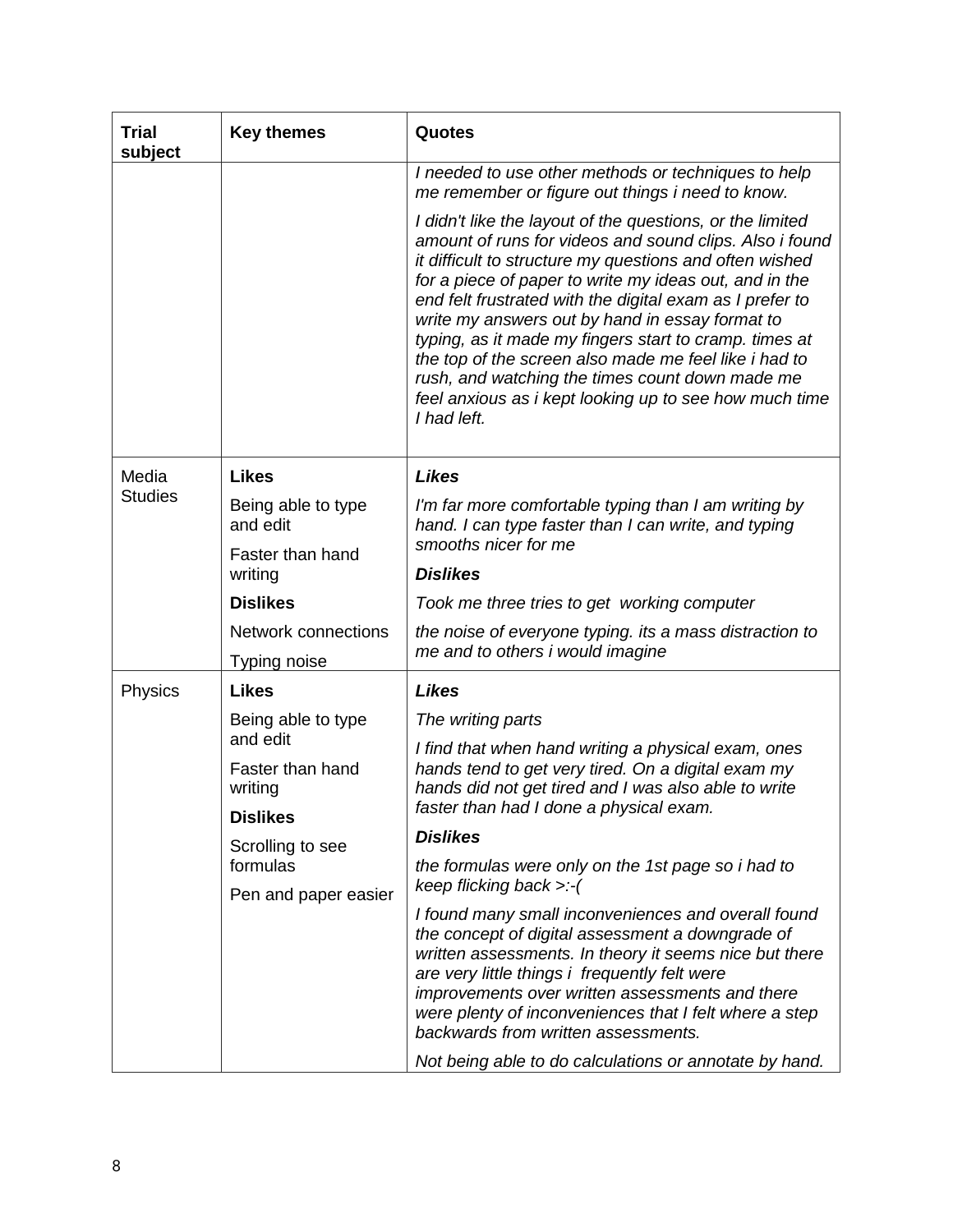| Trial<br>subject | <b>Key themes</b>                                                | Quotes                                                                                                                                                                                                                                                                                                                                                                                                                                                                                               |
|------------------|------------------------------------------------------------------|------------------------------------------------------------------------------------------------------------------------------------------------------------------------------------------------------------------------------------------------------------------------------------------------------------------------------------------------------------------------------------------------------------------------------------------------------------------------------------------------------|
|                  |                                                                  | A keyboard and mouse restrict how easily work can be<br>shown. using pen and paper it is rather simple but<br>keyboards don't always have the symbols required in<br>an assessment, this can slow down my working                                                                                                                                                                                                                                                                                    |
| Samoan           | <b>Likes</b>                                                     | <b>Likes</b>                                                                                                                                                                                                                                                                                                                                                                                                                                                                                         |
|                  | Being able to type                                               | The fact that I was able to type, because typing in this<br>day and age is very common.                                                                                                                                                                                                                                                                                                                                                                                                              |
|                  | <b>Dislikes</b>                                                  | <b>Dislikes</b>                                                                                                                                                                                                                                                                                                                                                                                                                                                                                      |
|                  | Nothing                                                          | Nothing                                                                                                                                                                                                                                                                                                                                                                                                                                                                                              |
| Science          | <b>Likes</b>                                                     | <b>Likes</b>                                                                                                                                                                                                                                                                                                                                                                                                                                                                                         |
|                  | Being able to type<br>and edit                                   | I found that the timer in the corner was really helpful<br>and helped me keep to my time management plan                                                                                                                                                                                                                                                                                                                                                                                             |
|                  | Faster than hand<br>writing                                      | I liked how it was easy to enter data and text. The<br>pages mostly loaded quickly, although there was one                                                                                                                                                                                                                                                                                                                                                                                           |
|                  | <b>Clock timer Dislikes</b>                                      | time where the page would not load. However, this<br>was fixed by refreshing the page                                                                                                                                                                                                                                                                                                                                                                                                                |
|                  | Scrolling back and<br>forth                                      | It feels more natural as a student who mostly works on<br>a device (my school has a BYOD program in place for                                                                                                                                                                                                                                                                                                                                                                                        |
|                  | Eye strain                                                       | my year group and some others)                                                                                                                                                                                                                                                                                                                                                                                                                                                                       |
|                  | Slower than on paper                                             | I liked the fact that you could go back and delete and                                                                                                                                                                                                                                                                                                                                                                                                                                               |
|                  | Using keyboard and<br>mouse to type<br>formulas and<br>equations | change your work/answers easily if you mucked up. It<br>was alot easier than having to cross everything out<br>and then trying cram the new answer into the space<br>provided when writing.                                                                                                                                                                                                                                                                                                          |
|                  | Not being able to<br>touch type                                  | the fact that NZQA is attempting to appeal to us in a<br>digital way.                                                                                                                                                                                                                                                                                                                                                                                                                                |
|                  | Not being well                                                   | the modernisation of NZQA external exams                                                                                                                                                                                                                                                                                                                                                                                                                                                             |
|                  | prepared for digital.                                            | Personally I work better using computers/digital                                                                                                                                                                                                                                                                                                                                                                                                                                                     |
|                  | Font size                                                        | technology so it was a very nice change, for me at<br>least. I loved the layout and was very pleased with this                                                                                                                                                                                                                                                                                                                                                                                       |
|                  | Noisy typing                                                     | overall.                                                                                                                                                                                                                                                                                                                                                                                                                                                                                             |
|                  |                                                                  | <b>Dislikes</b>                                                                                                                                                                                                                                                                                                                                                                                                                                                                                      |
|                  |                                                                  | It was not vey polished. There needed to be keyboard<br>shortcuts for using the subscript, and superscript<br>functions when writing things like chemical formulas,<br>and mechanics units like acceleration and speed. It<br>was very strenuous and slow to manually click the<br>buttons each time. There were also times were the<br>questions were unclear, that could have been<br>interpreted in a few DIFFERENT ways, not allowing<br>the student to get a question correct, that the student |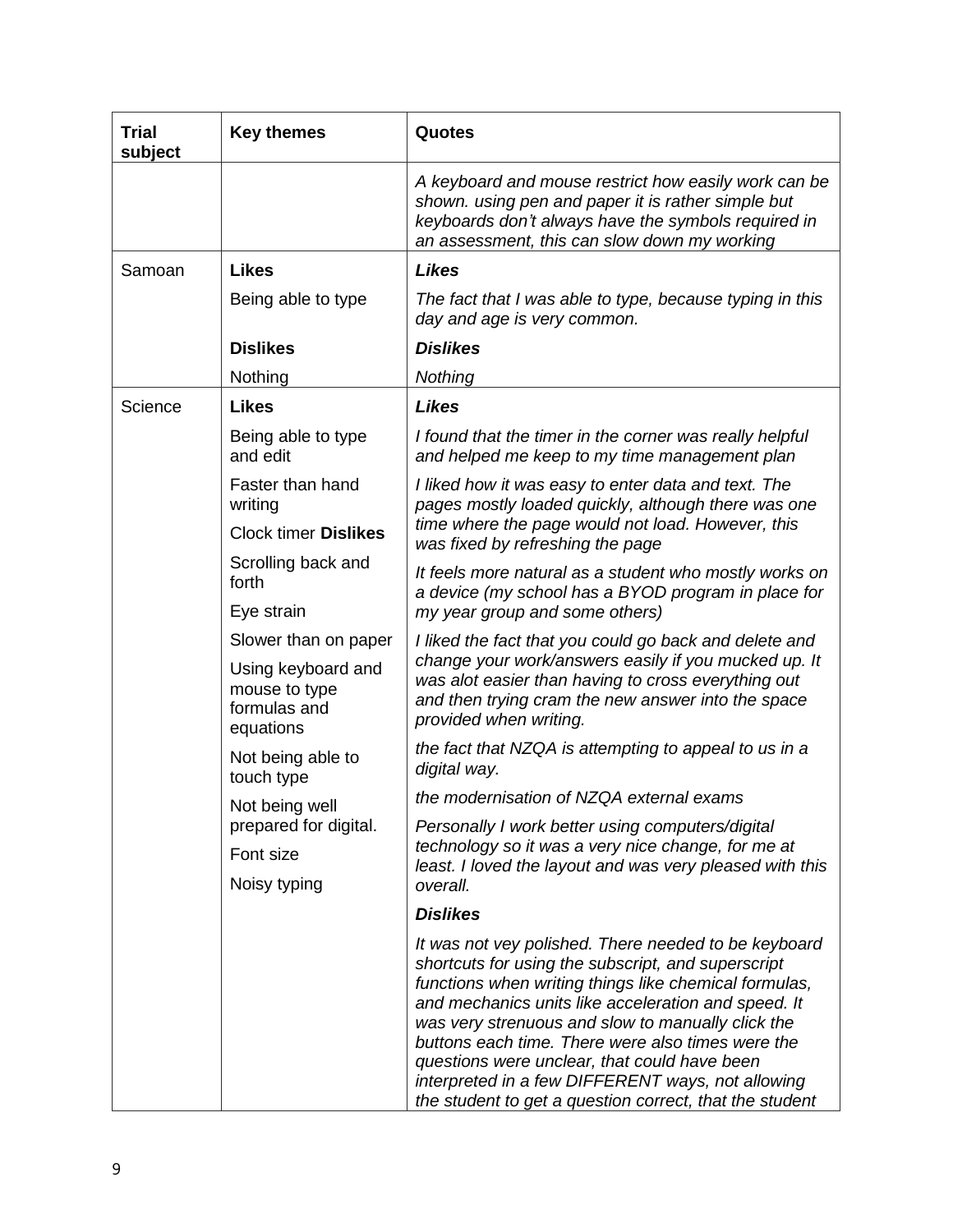| Trial<br>subject                   | <b>Key themes</b>                                                                                                      | Quotes                                                                                                                                                                                                                                                                                                                                                                                                                                                                                                                                                                                                                                                                                                                                                                          |
|------------------------------------|------------------------------------------------------------------------------------------------------------------------|---------------------------------------------------------------------------------------------------------------------------------------------------------------------------------------------------------------------------------------------------------------------------------------------------------------------------------------------------------------------------------------------------------------------------------------------------------------------------------------------------------------------------------------------------------------------------------------------------------------------------------------------------------------------------------------------------------------------------------------------------------------------------------|
|                                    |                                                                                                                        | might of been able to get correct, which could result in<br>a lower overall grade. There were 2 things that I didn't<br>like here, but I equally disliked them both, so I thought<br>I would mention them.                                                                                                                                                                                                                                                                                                                                                                                                                                                                                                                                                                      |
|                                    |                                                                                                                        | having to type up the formulas it took too long and<br>wasted time.                                                                                                                                                                                                                                                                                                                                                                                                                                                                                                                                                                                                                                                                                                             |
|                                    |                                                                                                                        | Writing equations took 5 years compared to writing it<br>on paper. bad idea.                                                                                                                                                                                                                                                                                                                                                                                                                                                                                                                                                                                                                                                                                                    |
|                                    |                                                                                                                        | Managing my time and answering the questions is<br>harder and takes more time because we have not<br>prepared for exams like this in class, we have only<br>ever learnt exam management skills that translate to<br>paper exams.                                                                                                                                                                                                                                                                                                                                                                                                                                                                                                                                                |
|                                    |                                                                                                                        | I couldn't answer the balancing equations easily<br>without paper, and I didn't know how much time I had<br>left as I mistracked the time that I had started on.<br>There weren't all of the resources on the device the we<br>needed to complete the exam, such as the ion table,<br>which used up quite a bit of my time trying to find it.<br>The size of the font was really small and you couldn't<br>zoom in. You couldn't highlight the questions, so it was<br>harder to make sense of the questions when<br>constructing my answers. It really make sense of how<br>much you were writing, and there was no indication of<br>how much we should write (using lines) like in the<br>usual paper exams. didn't enjoy scrolling up and down<br>while answering questions. |
| Spanish                            | Likes:                                                                                                                 | <b>Likes</b>                                                                                                                                                                                                                                                                                                                                                                                                                                                                                                                                                                                                                                                                                                                                                                    |
|                                    | Audio controlled by<br>student<br>Being able to type<br>and edit<br>Faster than hand                                   | That in the listening section it was less rushed and I<br>could work at my own pace, I could pause the audio to<br>write down notes and replay sections in order to listen<br>to and understand the audio more thoroughly. Also it is<br>a lot easier to type answers than to write them, as<br>typing is faster and easier                                                                                                                                                                                                                                                                                                                                                                                                                                                     |
|                                    | writing                                                                                                                | <b>Dislikes</b>                                                                                                                                                                                                                                                                                                                                                                                                                                                                                                                                                                                                                                                                                                                                                                 |
|                                    | <b>Dislikes</b>                                                                                                        | I couldn't highlight, circle words etc.                                                                                                                                                                                                                                                                                                                                                                                                                                                                                                                                                                                                                                                                                                                                         |
| Network and<br>connection problems | That I had to self manage my time more on the<br>listening because I found it was easy to lose time by                 |                                                                                                                                                                                                                                                                                                                                                                                                                                                                                                                                                                                                                                                                                                                                                                                 |
|                                    | Not being able to<br>highlight and take                                                                                | replaying sections a lot in order to try to get a perfect<br>answer.                                                                                                                                                                                                                                                                                                                                                                                                                                                                                                                                                                                                                                                                                                            |
| notes                              | The loading froze twice so i had to refresh my page.to<br>adjust volume and when skipping to specific segment<br>parts |                                                                                                                                                                                                                                                                                                                                                                                                                                                                                                                                                                                                                                                                                                                                                                                 |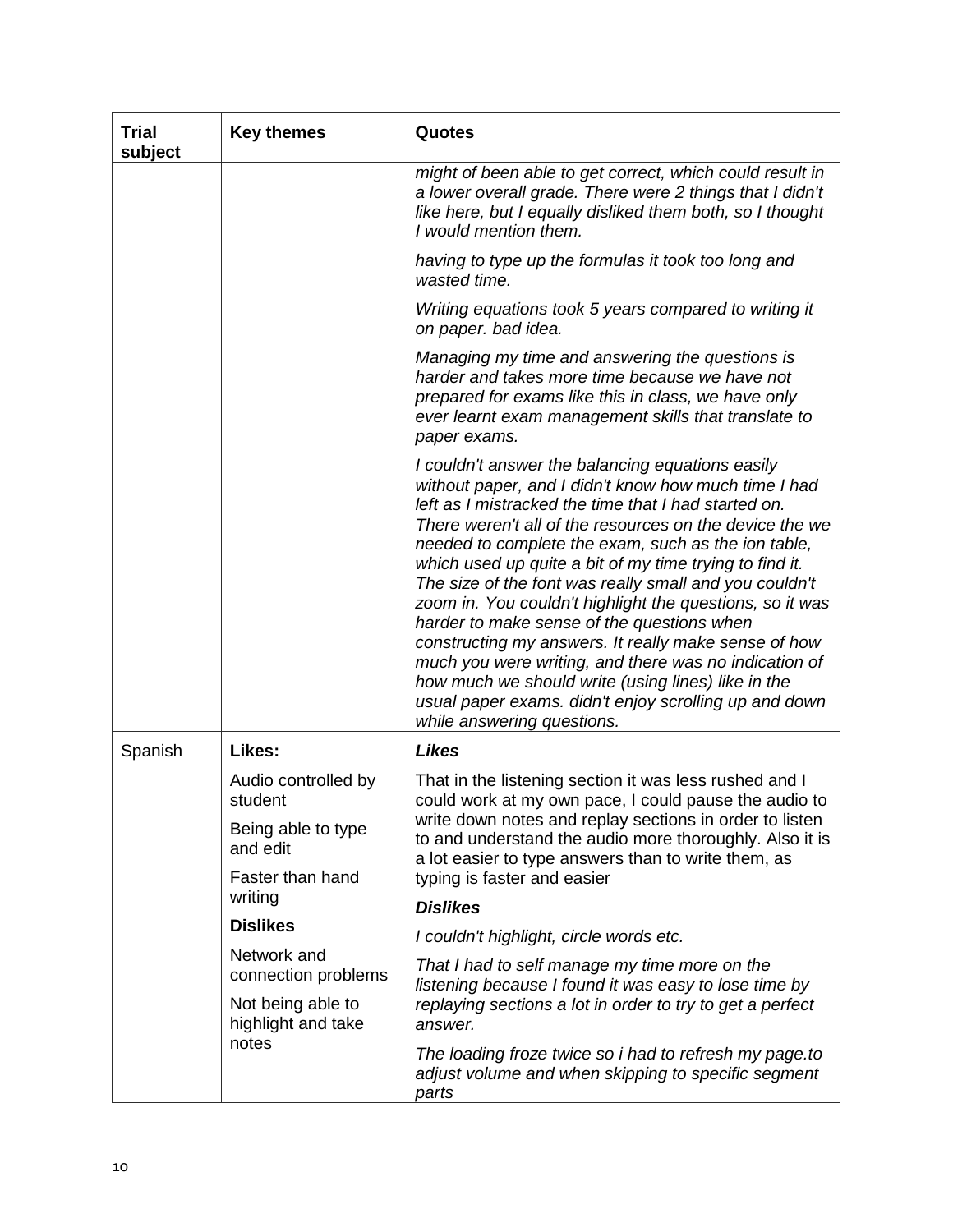| <b>Trial</b><br>subject | <b>Key themes</b>      | <b>Quotes</b> |
|-------------------------|------------------------|---------------|
| Te Reo<br>Rangatira     | No responses received. |               |

# THE DIGITAL TRIAL EXAMINATION EXPERIENCE

# *Preparation*

NZQA made familiarisation activities available, including to students who were participating in the trials. The purpose of the familiarisation activities was to provide students with the opportunity to experience the look and feel of a digital examination, including the login and submission process that students would experience, and the different tools that are part of the digital examinations.

73% of respondents (712 of 972) agreed or strongly agreed that they found the familiarisation activities useful in their preparation for their digital examination. 19% of respondents (184 of 972) said that they did not know the familiarisation activities existed.

# *On the day*

65% of respondents (392 of 602) reported using a school-provided device to complete their Digital Trial examination, and 35% of respondents (210 of 602) reported using their own device. More students reported using their own device in 2017 than in 2016.

41% of respondents (369 of 894) reported they used a desktop computer to complete their Digital Trial Examination, and 57% (509 of 894) reported they used a laptop. Only 16 respondents (2%) reported they used a tablet. Usage of laptops was greater than in 2016, when more respondents reported using desktop computers than laptops.

18% of respondents (176 of 981) reported experiencing network problems and 7% (71 of 981) reported experiencing device problems when accessing or completing the Digital Trial examination. This is slightly lower than in 2016 when 30% of respondents reported experiencing network or device problems.

90% of respondents (852 of 948) found it very easy or easy to navigate through the Digital Trial examination, 9% (84 of 948) found it difficult and 1% (12 of 948) found it very difficult. Analysed by Digital Trial subject <sup>4</sup>, responses were slightly less strongly positive for Economics and Science than for English, Geography, Health, History, Spanish, French and Business Studies.

 $\overline{a}$ 

<sup>4</sup> For those Digital Trial subjects where more than 20 responses were received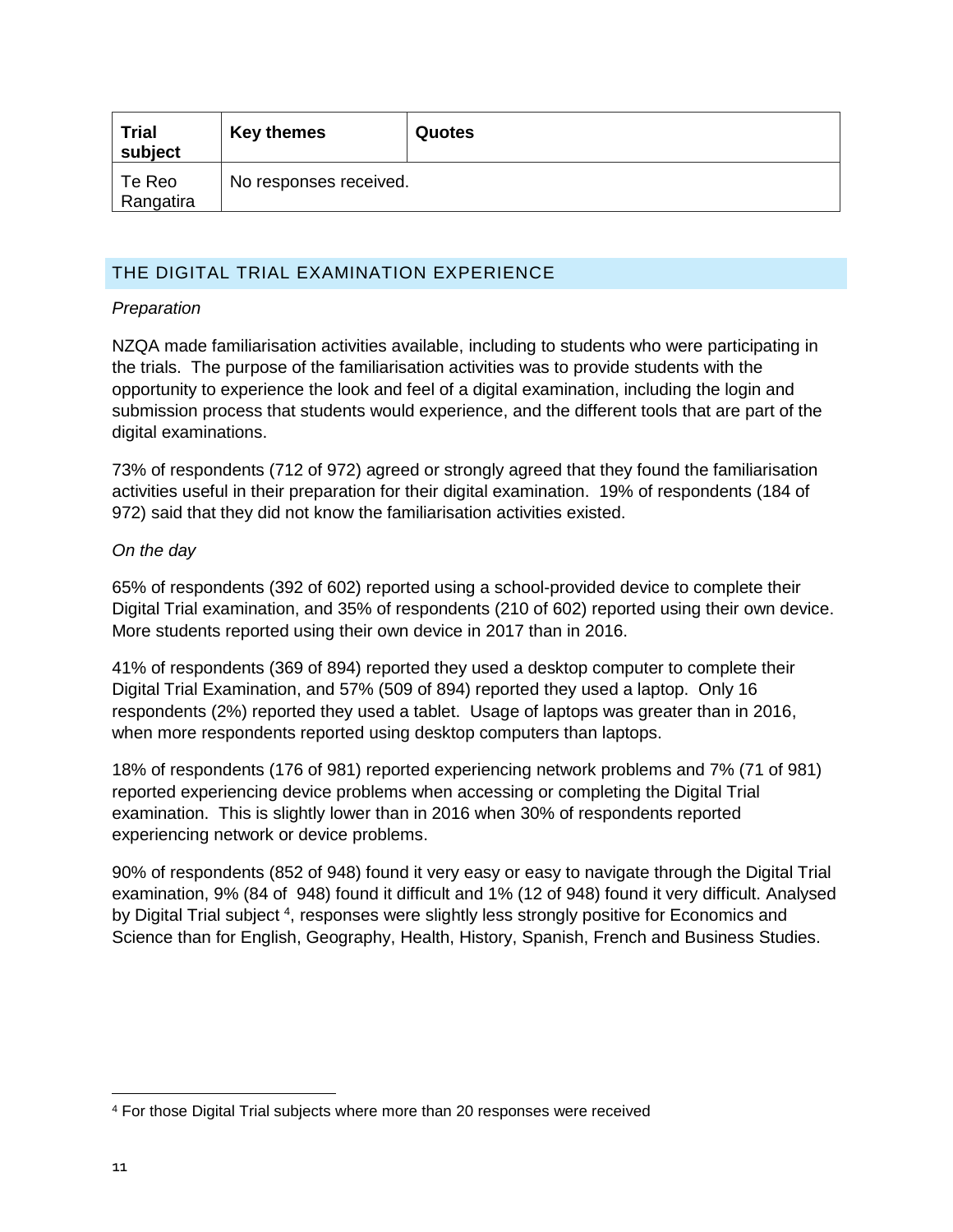|                               | <b>Economics</b> | <b>English</b> | Geography | <b>Health</b> | <b>History</b> | <b>Business</b><br><b>Studies</b> | <b>Science</b> | <b>Spanish</b><br>and<br><b>French</b> |
|-------------------------------|------------------|----------------|-----------|---------------|----------------|-----------------------------------|----------------|----------------------------------------|
| Strongly<br>Agree/Agree       | 86% (127)        | 94%<br>(217)   | 93% (59)  | 97%<br>73)    | 95%<br>(81)    | 89% (26)                          | 82%<br>(201)   | 98%<br>(40)                            |
| Strongly<br>Disagree/Disagree | 14% (20)         | $6\%$ (15)     | $8\%$ (5) | 4% (3)        | 5% (4)         | $10\%$ (3)                        | 18%<br>(43)    | $2\%$ (1)                              |

87% of respondents (820 of 944) found entering their responses to the Digital Trial examination very easy or easy, 11% (105 of 944) found it difficult and 2% (19 of 944) found it very difficult. Analysed by Digital Trial subject<sup>5</sup>, responses were slightly less strongly positive for Economics, Science, and Spanish and French than for English, Geography, Health, History and Business Studies.

|                               | <b>Economics</b> | English      | Geography   | <b>Health</b> | <b>History</b> | <b>Business</b><br><b>Studies</b> | <b>Science</b> | <b>Spanish</b><br>and<br><b>French</b> |
|-------------------------------|------------------|--------------|-------------|---------------|----------------|-----------------------------------|----------------|----------------------------------------|
| Strongly<br>Agree/Agree       | 83% (122)        | 91%<br>(210) | $91\%$ (59) | 93%<br>71)    | 91%<br>(77)    | 97% (28)                          | 80%<br>(195)   | 81%<br>(46)                            |
| Strongly<br>Disagree/Disagree | 17% (25)         | $9\%$ (21)   | 9% (6)      | $7\%$ (5)     | 9% (8)         | 3% (1)                            | 19%<br>(47)    | 11%<br>(19%)                           |

74% of respondents (701 of 944) agreed or strongly agreed that completing the digital examination took less time than they would have expected had it been paper-based. Analysed by Digital Trial subject<sup>6</sup>, responses were more mixed, with much stronger agreement rates for English, Health, Business Studies, Spanish and French, and weaker agreement rates for Science and Economics. See table below.

|                               | <b>Economics</b> | <b>English</b> | Geography | <b>Health</b> | <b>History</b> | <b>Business</b><br><b>Studies</b> | <b>Science</b> | <b>Spanish</b><br>and<br><b>French</b> |
|-------------------------------|------------------|----------------|-----------|---------------|----------------|-----------------------------------|----------------|----------------------------------------|
| Strongly<br>Agree/Agree       | 64% (95)         | 87%<br>(199)   | 78% (51)  | 91%<br>(70)   | 75%<br>(63)    | 93% (27)                          | 56%<br>(136)   | 85%<br>(35)                            |
| Strongly<br>Disagree/Disagree | 36% (52)         | 13%<br>(30)    | 22% (14)  | 9% (7)        | 25%<br>(21)    | $6\%$ (2)                         | 44%<br>(106)   | $15%$ (6)                              |

# DIGITAL TECHNOLOGY AT HOME AND AT SCHOOL

*At home*

 $\overline{a}$ 

<sup>5</sup> For those Digital Trial subjects where more than 20 responses were received

<sup>&</sup>lt;sup>6</sup> For those Digital Trial subjects where more than 20 responses were received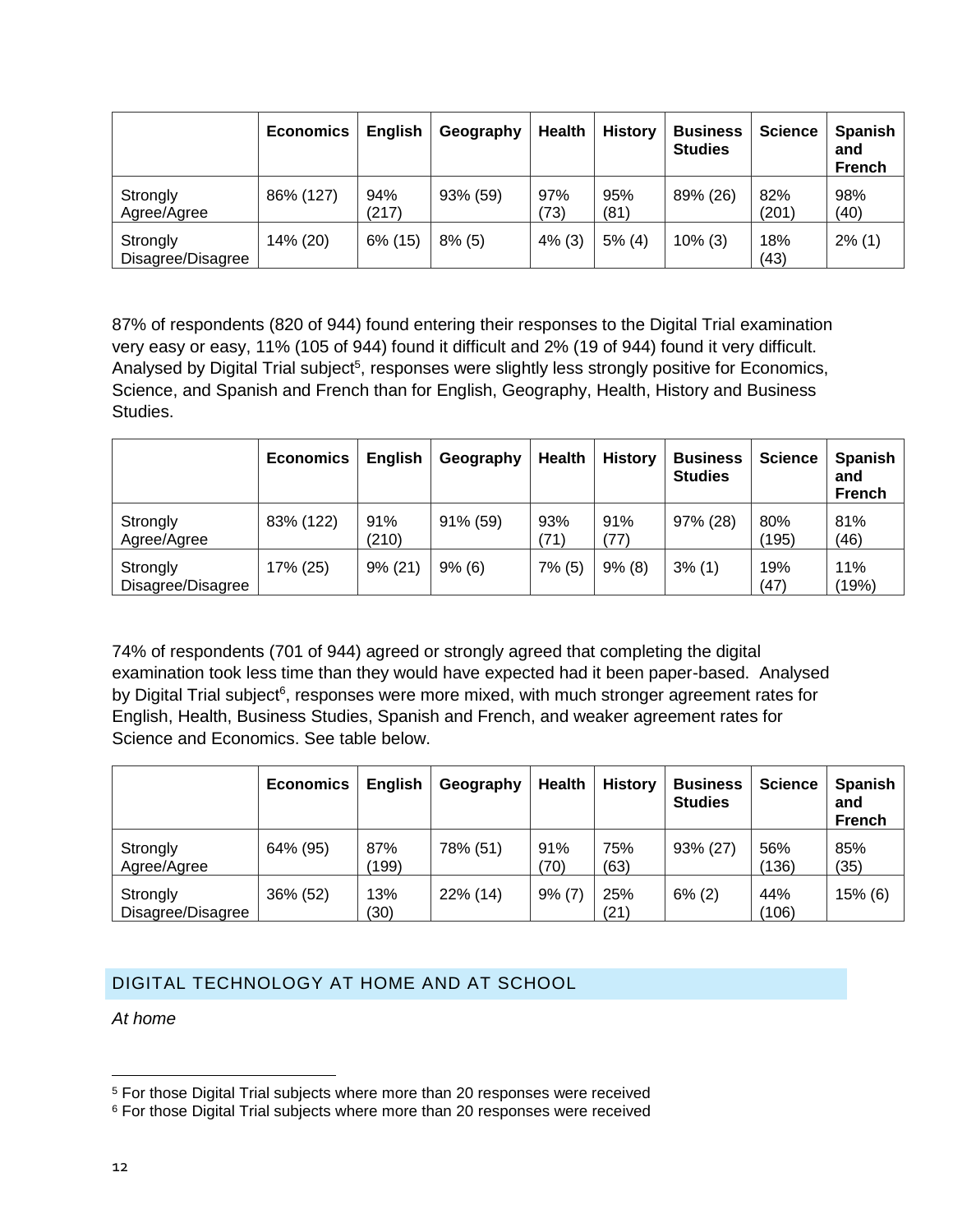87% of respondents (892 of 1020) reported having more than one device at home. 65% of respondents (659 of 1020) reported having three different types of devices available at home.

## *At school*

Very few respondents reported never using digital technology to support their learning in class or for homework.

70% of respondents (711 0f 1020) reported that digital technology is used in class to support their learning very often or quite often. A further 29% (291 of 1020) reported using digital technology in class occasionally.

80% of respondents (813 of 1011) reported that digital technology is used for homework very often or quite often. A further 18% (182 of 1011) reported using digital technology in class occasionally.

55% of respondents (557 of 1010) reported that digital technology is used in internal assessment very often or quite often, 36% (360 of 1020) reported it was used occasionally, and 9% reported it was never used.

2017 findings are similar to those reported for the 2016 trials.

# SUGGESTIONS/FEEDBACK

Respondents provided a range of suggestions in answer to the question "Are there any features or functions that you think future digital assessments should include?". Representative quotes are listed in the table below by Digital Trial subject.

| <b>Trial</b><br>subject     | Features and functions for future digital assessments                                                                                                                                |
|-----------------------------|--------------------------------------------------------------------------------------------------------------------------------------------------------------------------------------|
| <b>Business</b>             | I think that the interface could be easier to navigate                                                                                                                               |
| <b>Studies</b>              | the video took me off task towards the end it wasn't needed                                                                                                                          |
|                             | Maybe a spell check, not so much for english exams but for things that aren't<br>marked on spelling it is still nice to have good spelling so the marker can read and<br>understand. |
| Classical<br><b>Studies</b> | No responses received.                                                                                                                                                               |
| <b>Economics</b>            | I think they should include scratch paper to the side of the exam for writing down<br>ideas.                                                                                         |
|                             | Fix the graphing on all devices.                                                                                                                                                     |
|                             | It would be cool if we can draw our graphs onto the computer by using a drawing<br>pad connected to the computer like the ones used in art                                           |
|                             | . Supplying drawing tablets such as those from Wacom is the only reasonable<br>solution I can see to this issue, but of course the cost of that would be significant.                |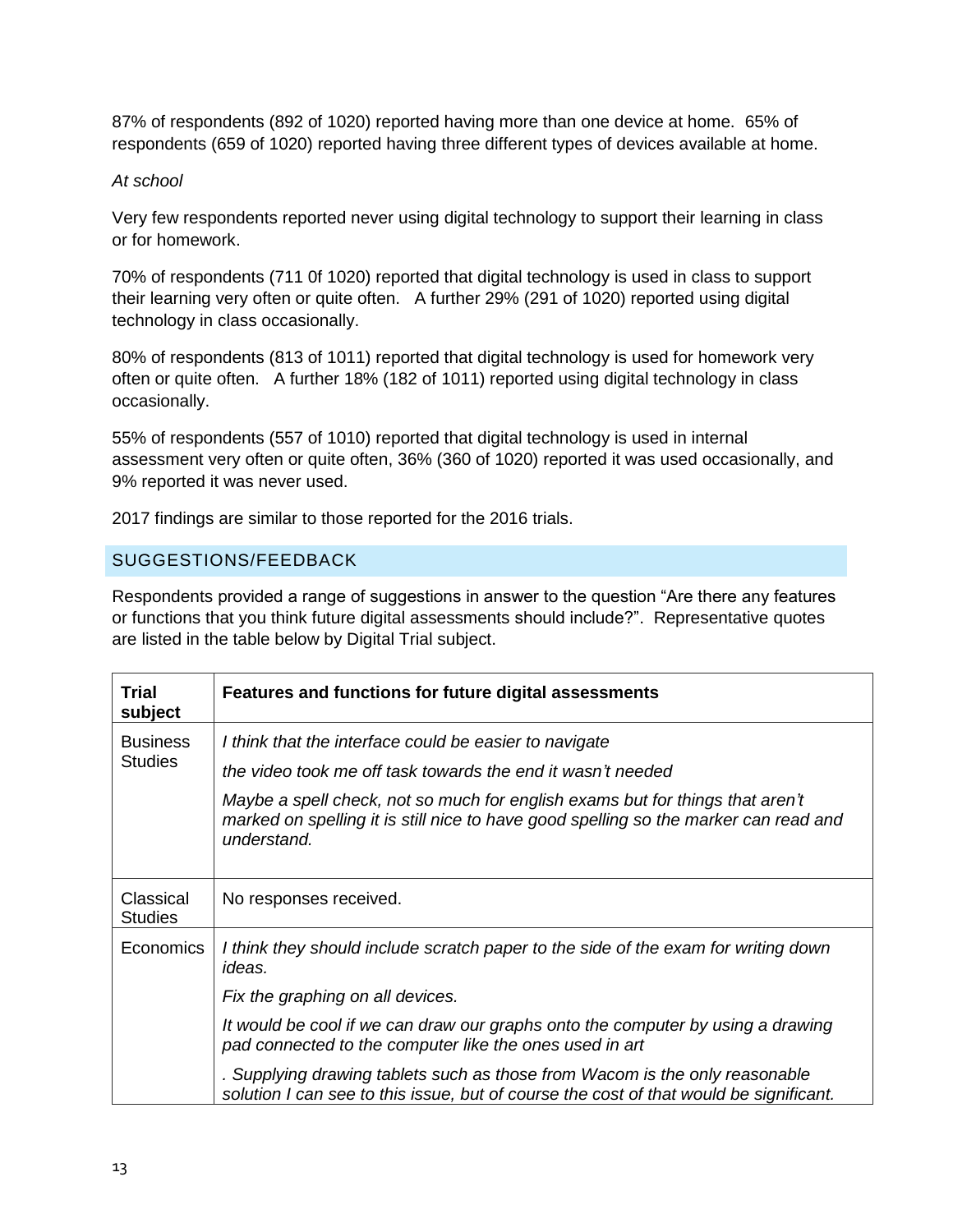| <b>Trial</b><br>subject | Features and functions for future digital assessments                                                                                                                                                                                                                                                                                                                                                                        |
|-------------------------|------------------------------------------------------------------------------------------------------------------------------------------------------------------------------------------------------------------------------------------------------------------------------------------------------------------------------------------------------------------------------------------------------------------------------|
|                         | Systems like this are likely to give RSI to users. It would also be easier to put graphs<br>and tables on the side of the typing area, so we don't have to scroll up and down the<br>page every time we want a number from it. Buttons such as the superscript and<br>subscript ones should have hotkeys. Yet again, all the scolling and unnecessary<br>button clicking is painful for my wrist.                            |
|                         | Perhaps you could be able to draw you graphs on paper to hand them in (or on a<br>drawing tablet). That would be a lot easier and simpler. Also think the text boxes of<br>information should be used instead of the video format. The video is irritating.                                                                                                                                                                  |
| English                 | You could make the timer/navigation bar move along with the page so that the timer<br>is always visible as it was annoying to scroll back up to look at the remaining time.                                                                                                                                                                                                                                                  |
|                         | Was much better than the written exam. Just need to improve the planning boxes<br>and it will be good!                                                                                                                                                                                                                                                                                                                       |
|                         | Word limit reached should be more obvious. Should be visible to check                                                                                                                                                                                                                                                                                                                                                        |
|                         | Too many separate scrolling bars, some pages has upwards of three separate scroll<br>bars which made it really annoying to try and get from the top to the bottom.                                                                                                                                                                                                                                                           |
|                         | Just work on the scrolling but it was indeed a great experience to have.                                                                                                                                                                                                                                                                                                                                                     |
|                         | I was happy with everything aside from my network error. I would very much prefer<br>to do all History and english exams digitally. I think it is a good idea to do exams<br>digitally except exams like maths and science which I would prefer to do on paper. I<br>would have thought that hearing everybody type would put me off but it really didn't. I<br>hope next year we can complete this exam on computers again! |
| French                  | I was confused by how open it was. If you had wanted it could have been easy to<br>use google or word reference because it wasn't locked on that tab.                                                                                                                                                                                                                                                                        |
|                         | In the listening notes section, if there were more notes than the original space<br>provided, it would glitch really badly every time you typed a character, with the<br>screen scrolling up and down while you typed which got really annoying                                                                                                                                                                              |
| Geography               | I think that you should be able to use a drawing tool or something like that if you<br>needed to show a map or diagram of some sort                                                                                                                                                                                                                                                                                          |
|                         | <i>i</i> think within a 3 hour time bracket there should be 5 minutes to look away from your<br>screens as it is really harsh on your eyes and hands this can in the future cause RSI.<br>I also had problems with loading the exam and there was an issue as half way<br>though the exam as i lost all my work and had to start again.                                                                                      |
|                         | Word count and highlighter as well as a line that represents an A4 page so we know<br>that its equivalent to writing the exam. Also the questions they should highlight the<br>main points so it's easier to read.                                                                                                                                                                                                           |
|                         | auto correct. automatic capital letters                                                                                                                                                                                                                                                                                                                                                                                      |
| Health                  | make it easer to flip through parts of the paper and back. offer people ty type if you<br>are a slow typer. offer to have the option of doing it on paper.                                                                                                                                                                                                                                                                   |
|                         | I personally think that all internals and externals should be digital as it creates less<br>stress and anxiety for students as technology is everywhere and teenagers are used<br>to typing fast and it lets our talent of typing be useful :)))                                                                                                                                                                             |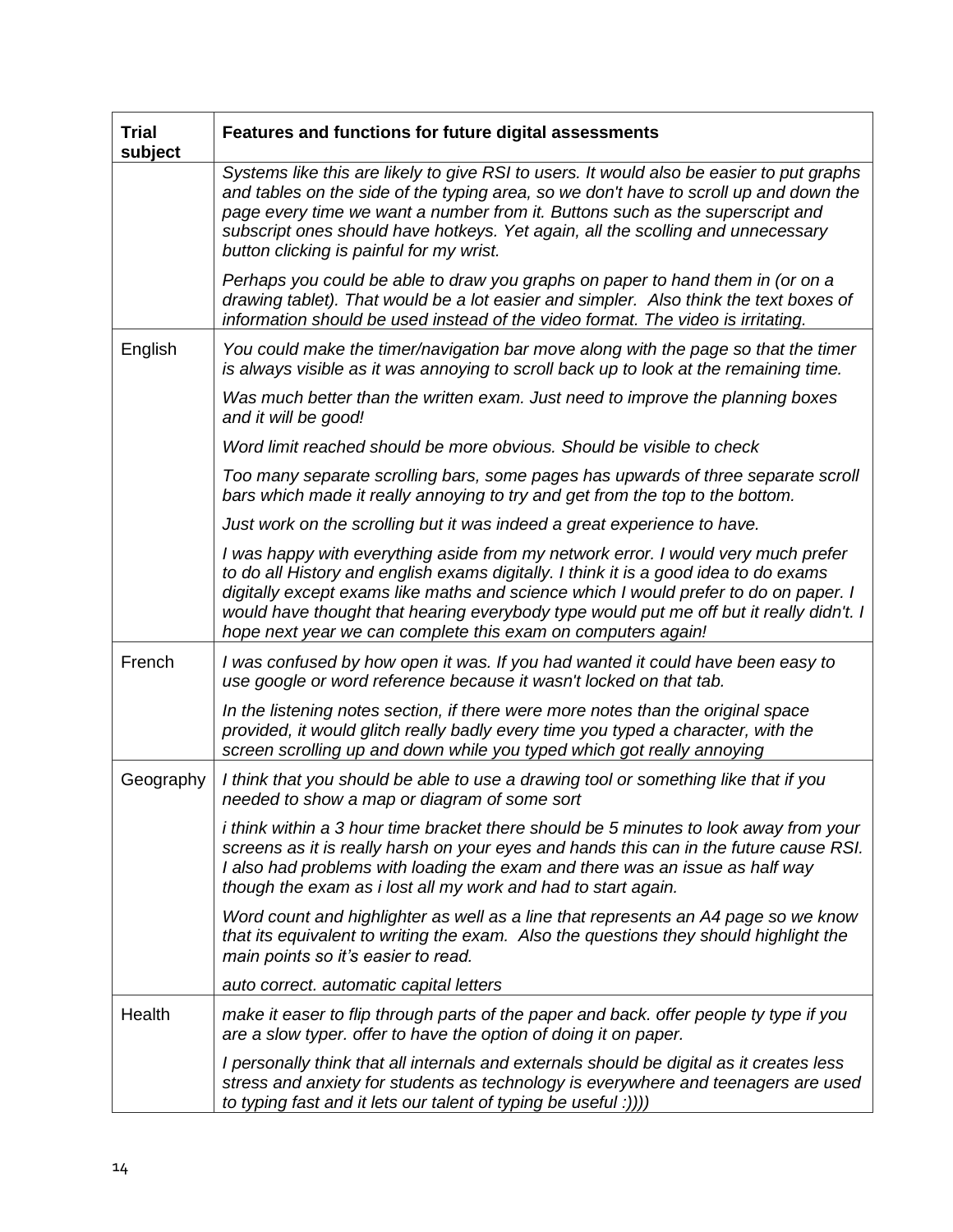| <b>Trial</b><br>subject | Features and functions for future digital assessments                                                                                                                                                                                                                                                                                                                                                     |
|-------------------------|-----------------------------------------------------------------------------------------------------------------------------------------------------------------------------------------------------------------------------------------------------------------------------------------------------------------------------------------------------------------------------------------------------------|
|                         | I think it should be an option to complete an exam digitally or written because some<br>students are faster typers and other writers which may put them at an advantage or<br>disadvantage to others.                                                                                                                                                                                                     |
|                         | I think that there should be a function to say that you should full-screen the computer<br>to stop people from opening tabs, and if they un-full-screen it, then it should stop the<br>exam until a supervisor has check your computer including your history.                                                                                                                                            |
| History                 | I think the lines on a paper exam are a good indication of how much generally<br>someone should write- I think the blank page meant I wasn't really sure how much<br>detail to go into for the question. Some clarity on this would be great. :)                                                                                                                                                          |
|                         | If you watch any video or resource of a certain topic, you should be able to replay<br>the video instead of it just cancelling out after you watch it once. Cause people can't<br>interpret information that quick, for how Ing any video would play.                                                                                                                                                     |
|                         | I think there should be a word count included for all questions, not just essays as<br>well as spellchecks be on all questions not just essays.                                                                                                                                                                                                                                                           |
|                         | I think that there should always be an option of digital or handwritten exams as I<br>much prefer handwritten                                                                                                                                                                                                                                                                                             |
| Media<br><b>Studies</b> | No responses received.                                                                                                                                                                                                                                                                                                                                                                                    |
| Physics                 | The ability to annotate questions and/or highlight key words in the questions.                                                                                                                                                                                                                                                                                                                            |
|                         | Showing equations without going back to the first page                                                                                                                                                                                                                                                                                                                                                    |
|                         | They should add an approximate amount of text that should be written for the<br>answer                                                                                                                                                                                                                                                                                                                    |
| Samoan                  | No responses received.                                                                                                                                                                                                                                                                                                                                                                                    |
| Science                 | The only feedback is to increase the window size to the full size of the browser                                                                                                                                                                                                                                                                                                                          |
|                         | it should disable us from going into other websites that students can use to cheat.<br>Other than that, the experience is great.                                                                                                                                                                                                                                                                          |
|                         | <b>KEYBOARD SHORTCUTS FOR THE SUBSCRIPT AND SUPERSCRIPT</b><br>FUNCTIONS!!! It was extremely annoying to click the buttons each time, If this exam<br>was a chemistry paper only, I would much rather of preferred to do it on paper,<br>because formulas are much easier to write and less excruciating when done by<br>hand, but for long answers, definitely typing was a huge advantage over writing. |
|                         | Calculator, formulae on each page, something that allows you to type in calculations<br>easier.                                                                                                                                                                                                                                                                                                           |
|                         | It would be cool if you could click a button (similar to calculator) to open periodic<br>table table of ions and physics formula sheet for quick access                                                                                                                                                                                                                                                   |
|                         | I think the subscript buttons in chemistry need to be more efficient and easier to use.                                                                                                                                                                                                                                                                                                                   |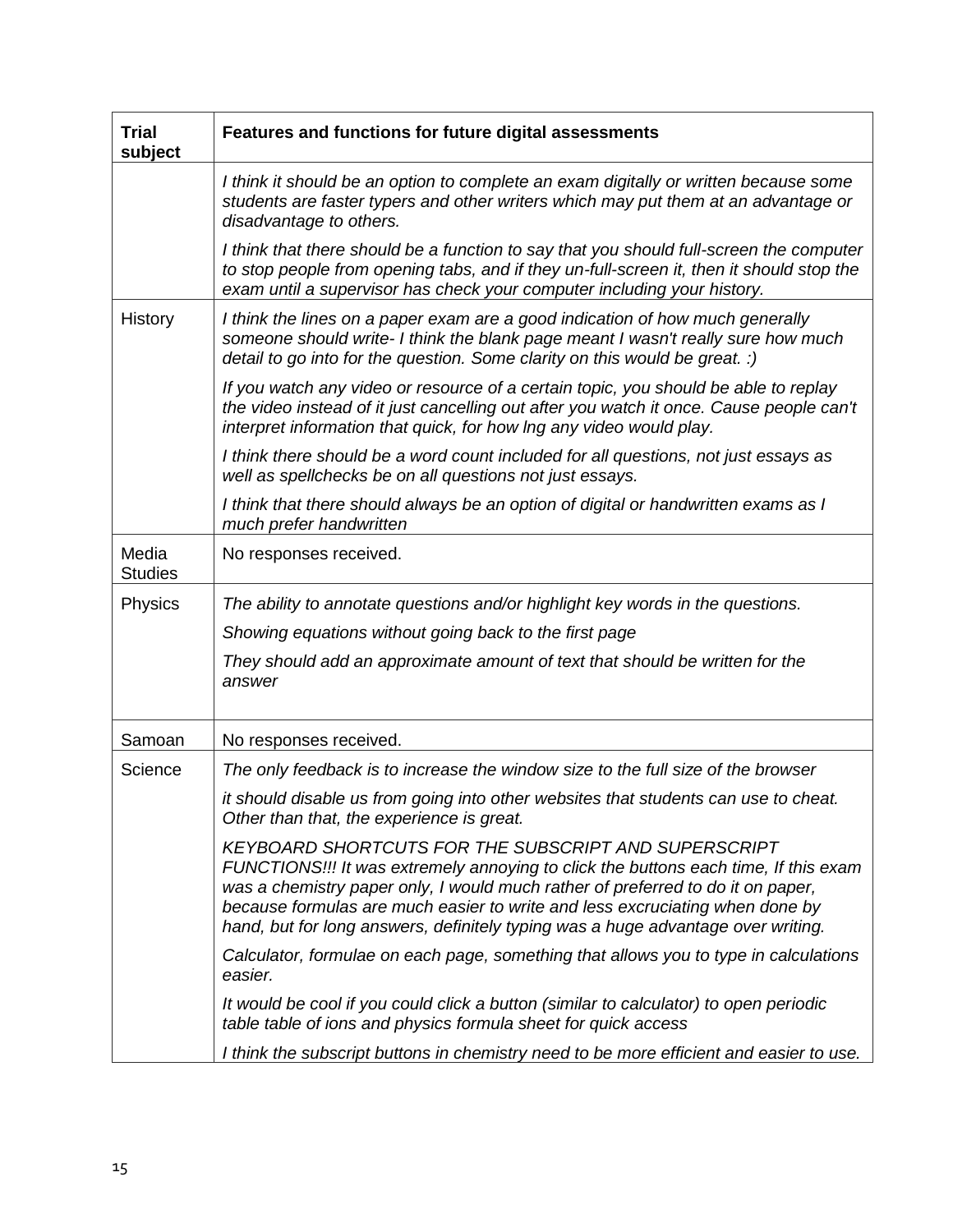| <b>Trial</b><br>subject | Features and functions for future digital assessments                                                                                                                                                                                                                                                                                                                                                                                                                                                                                                                                                                                                                                                                                                                                                                                                                |
|-------------------------|----------------------------------------------------------------------------------------------------------------------------------------------------------------------------------------------------------------------------------------------------------------------------------------------------------------------------------------------------------------------------------------------------------------------------------------------------------------------------------------------------------------------------------------------------------------------------------------------------------------------------------------------------------------------------------------------------------------------------------------------------------------------------------------------------------------------------------------------------------------------|
|                         | It would be great if during the digital exam, especially for science, that we are given<br>a paper copy of the periodic and ions tables for chemistry and the formulas needed<br>in physics.                                                                                                                                                                                                                                                                                                                                                                                                                                                                                                                                                                                                                                                                         |
|                         | The superscript and subscript buttons really need an obvious hotkey, as it is painful<br>and unergonomical to move and click those buttons all the time.) When I zoom out<br>the page using normal controls within the browser, it is impossible to zoom back in<br>again without refreshing and restarting the assessment.) The ability to change line<br>height and font is completely unnecessary.) It isn't great having to scroll up and<br>down and switch questions all the time to view graphs and formulas required for<br>questions. I would like to see graphs and formulas displayed to the side of the<br>questions, rather than on the same page as it. CSS display: flex; could be useful for<br>this.) Math editor makes no sense.) Other than that, just a few minor alignment<br>issues that don't matter much, and some inefficient HTML and CSS. |
| Spanish                 | no, i think it was pretty good. it was very helpful that the teacher let us know what we<br>were doing beforehand and how to get onto the website                                                                                                                                                                                                                                                                                                                                                                                                                                                                                                                                                                                                                                                                                                                    |
| Te Reo<br>Rangatira     | No responses received                                                                                                                                                                                                                                                                                                                                                                                                                                                                                                                                                                                                                                                                                                                                                                                                                                                |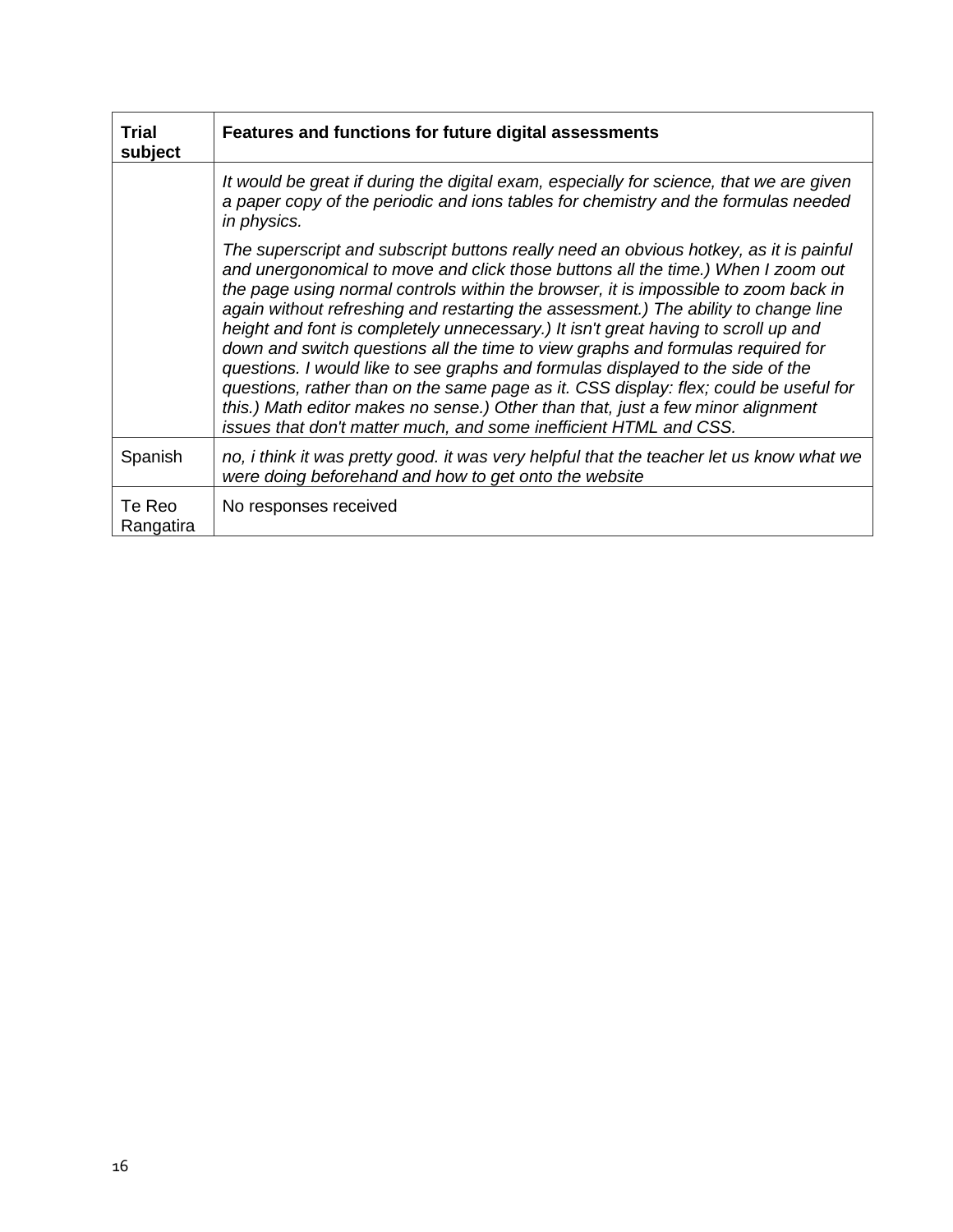# STUDENT SURVEY 1 QUESTIONS

1. What device did you use to complete this digital exam?

| School provided $\Box$ | Desktop |  |
|------------------------|---------|--|
| Your own device □      | Laptop  |  |
|                        | Tablet  |  |

|             | 2. What devices do you have access to in your home? Select all that apply. |                  |        |
|-------------|----------------------------------------------------------------------------|------------------|--------|
| Smart phone | Laptop                                                                     | Desktop computer | Tablet |

3. How often is digital technology used in your learning?

|              | Very Often | <b>Quite Often</b> | Occasionally | <b>Never</b> |
|--------------|------------|--------------------|--------------|--------------|
| In class     |            |                    |              |              |
| For homework |            |                    |              |              |
| For Internal |            |                    |              |              |
| Assessments  |            |                    |              |              |

- 4. Did you experience any network or device problems while accessing or completing this digital exam?
	- $\square$  No problems
	- Or (tick all that apply)
	- $\square$  Network problems
	- $\square$  Device problems
- 5. I found the familiarisation activities useful in my preparation for my digital exam. Strongly agree Agree Disagree Strongly disagree I didn't know they existed
- 6. What did you like most about completing the exam digitally? What did you dislike most about completing the exam digitally?
- 7. How easy was it to navigate through the digital exam? Very easy Easy Difficult Very difficult
- 8. How easy did you find entering your responses to the digital exam? Very easy Easy Difficult Very difficult
- 9. I found completing the digital exam took less time than I expected than if it had been paper based. Strongly agree Agree Disagree Strongly disagree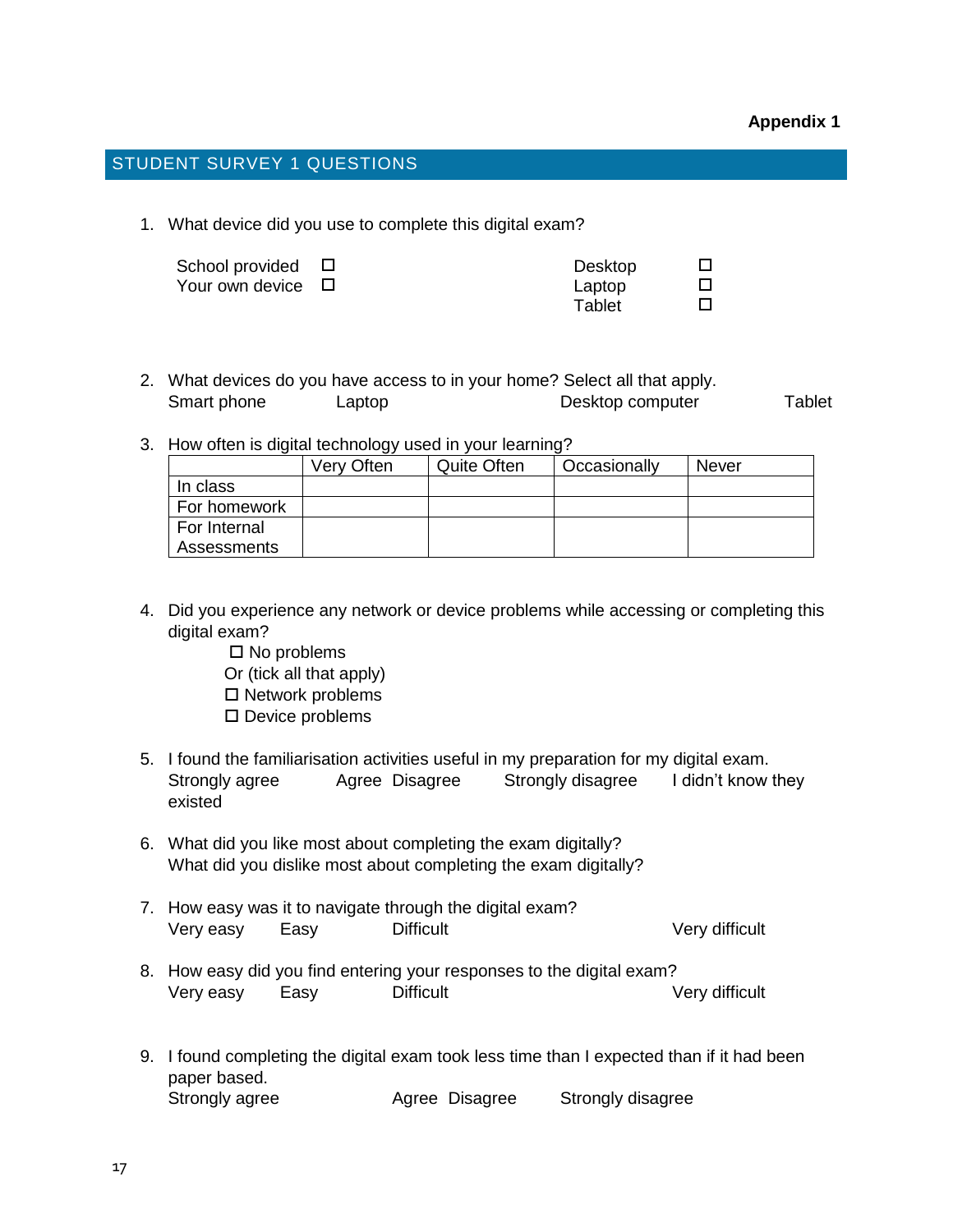- 10. I preferred completing the exam digitally rather than on paper<br>Strongly agree Bisagree Strongly d Strongly agree **Agree Disagree** Strongly disagree
- 11. Overall, I found completing this exam digitally was a positive experience. Strongly agree Agree Disagree Strongly disagree
- 12. Are there any features or functions that you think future digital exams should include, or do you have any other feedback?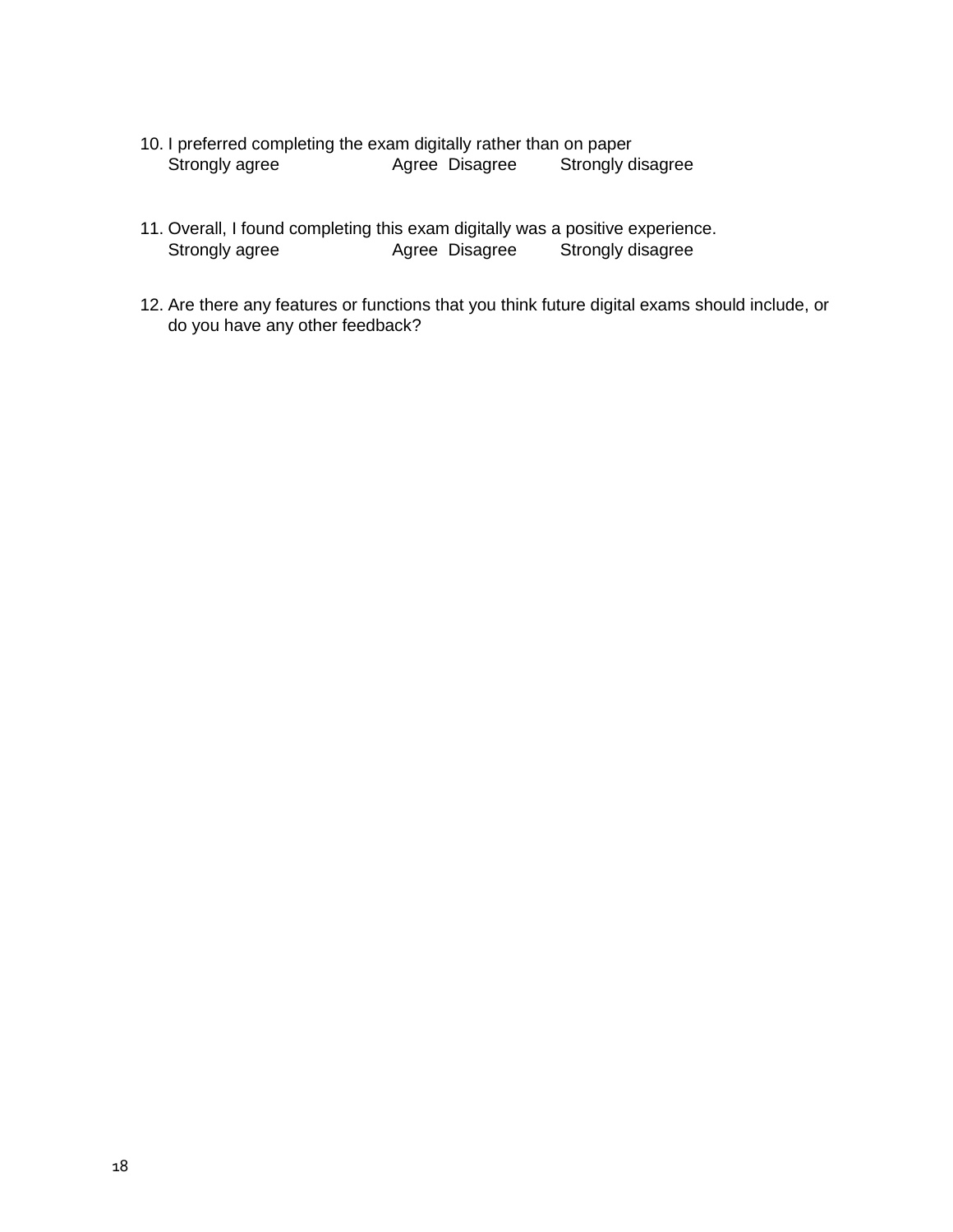# **Appendix 2**

# SUMMARISED RESPONSES BY QUESTION

# **Q1a What device did you use to complete this digital exam?**

|         | frequency | percentage |
|---------|-----------|------------|
| Desktop | 369       | 41         |
| Laptop  | 509       | 57         |
| Tablet  | 16        | 2          |
|         | 894       |            |

#### **Q1b What device did you use to complete this digital exam, school provided or your own device?**

|                 | frequency | percentage |
|-----------------|-----------|------------|
| School Provided | 392       | 65         |
| Own Device      | 210       | 35         |
|                 | 602       |            |

#### **Q2 What devices do you have access to in your home?**

|                                            | frequency | percentage     |
|--------------------------------------------|-----------|----------------|
| Tablet                                     | 3         | $\Omega$       |
| <b>Desktop Computer</b>                    | 17        | 2              |
| Laptop                                     | 72        | $\overline{7}$ |
| Laptop Tablet                              | 10        | 1              |
| Laptop Desktop Computer                    | 16        | 2              |
| Laptop Desktop Computer Tablet             | 5         | 1              |
| Smart phone                                | 36        | 4              |
| Smart phone<br>Tablet                      | 11        | 1              |
| Smart phone Desktop Computer               | 24        | 2              |
| Smart phone Desktop Computer Tablet        | 21        | 2              |
| Smart phone Laptop                         | 212       | 21             |
| Smart phone Laptop Tablet                  | 162       | 16             |
| Smart phone Laptop Desktop Computer        | 142       | 14             |
| Smart phone Laptop Desktop Computer Tablet | 289       | 28             |
|                                            | 1020      |                |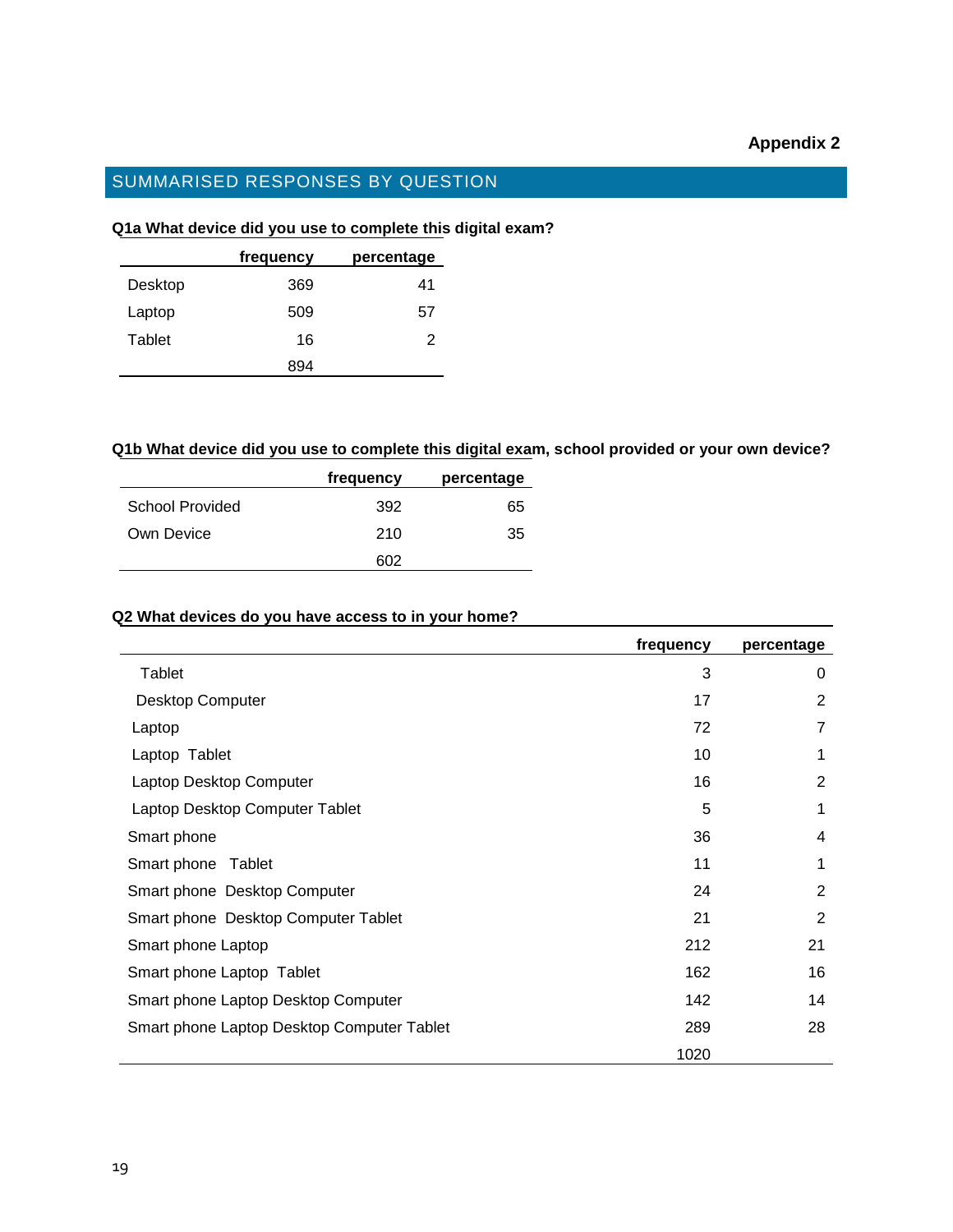| In Class                        | frequency | percentage     |
|---------------------------------|-----------|----------------|
| Very Often                      | 340       | 33             |
| Quite Often                     | 371       | 36             |
| Occasionally                    | 291       | 29             |
| Never                           | 18        | $\overline{2}$ |
|                                 | 1020      |                |
| <b>For Homework</b>             | frequency | percentage     |
| Very Often                      | 447       | 44             |
| Quite Often                     | 366       | 36             |
| Occasionally                    | 182       | 18             |
| Never                           | 16        | $\overline{2}$ |
|                                 | 1011      |                |
| <b>For Internal Assessments</b> | frequency | percentage     |
| Very Often                      | 259       | 26             |
| Quite Often                     | 298       | 30             |
| Occasionally                    | 360       | 36             |
| Never                           | 93        | 9              |
|                                 | 1010      |                |

#### **Q3 How often is digital technology used in your learning?**

**Q4 Did you experience any network or device problems while accessing or completing this digital exam?**

|                  | frequency | percentage |
|------------------|-----------|------------|
| No Problems      | 734       | 75         |
| Network Problems | 176       | 18         |
| Device Problems  | 71        |            |
|                  | 981       |            |

# **Q5 I found the familiarisation activities useful in my preparation for my digital exam.**

|                            | frequency | percentage |
|----------------------------|-----------|------------|
| <b>Strongly Agree</b>      | 144       | 15         |
| Agree                      | 568       | 58         |
| <b>Disagree</b>            | 57        | 6          |
| <b>Strongly Disagree</b>   | 19        | 2          |
| I didn't know they existed | 184       | 19         |
|                            | 972       |            |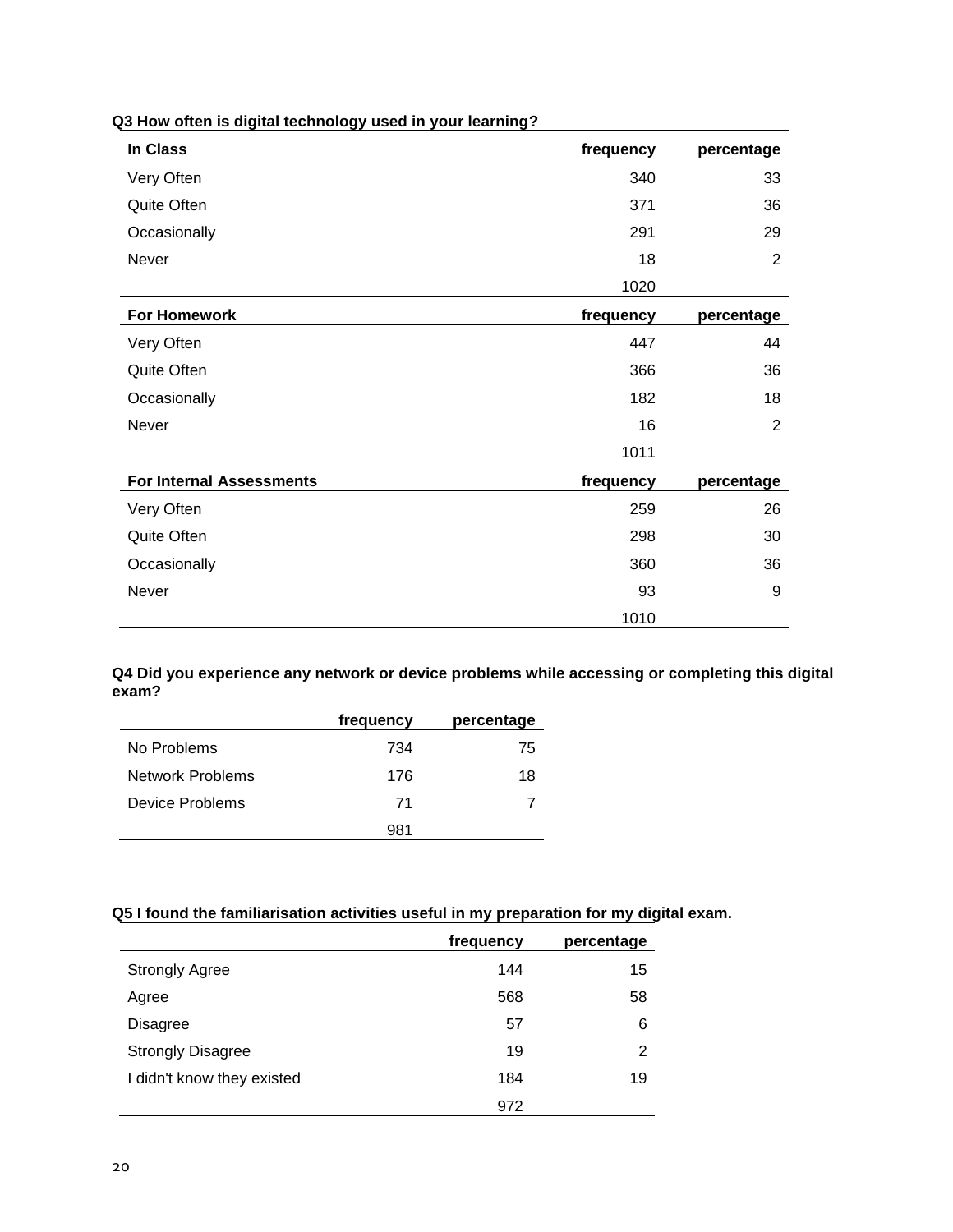# **Q7 How easy was it to navigate through the digital exam?**

|                       | frequency | percentage |
|-----------------------|-----------|------------|
| Very Easy             | 343       | 36         |
| Easy                  | 509       | 54         |
| <b>Difficult</b>      | 84        | 9          |
| <b>Very Difficult</b> | 12        | 1          |
|                       | 948       |            |

# **Q8 How easy did you find entering your responses to the digital exam?**

|                       | frequency | percentage |
|-----------------------|-----------|------------|
| Very Easy             | 327       | 35         |
| Easy                  | 493       | 52         |
| <b>Difficult</b>      | 105       | 11         |
| <b>Very Difficult</b> | 19        | 2          |
|                       | 944       |            |

#### **Q9 I found completing the digital exam took less time than I expected than if it had been paper based**

|                          | frequency | percentage |
|--------------------------|-----------|------------|
| <b>Strongly Agree</b>    | 318       | 34         |
| Agree                    | 383       | 41         |
| <b>Disagree</b>          | 166       | 18         |
| <b>Strongly Disagree</b> | 77        | 8          |
|                          | 944       |            |

# **Q10 I preferred completing the exam digitally rather than on paper.**

|                          | frequency | percentage |
|--------------------------|-----------|------------|
| <b>Strongly Agree</b>    | 251       | 27         |
| Agree                    | 325       | 35         |
| Disagree                 | 226       | 24         |
| <b>Strongly Disagree</b> | 139       | 15         |
|                          | 941       |            |